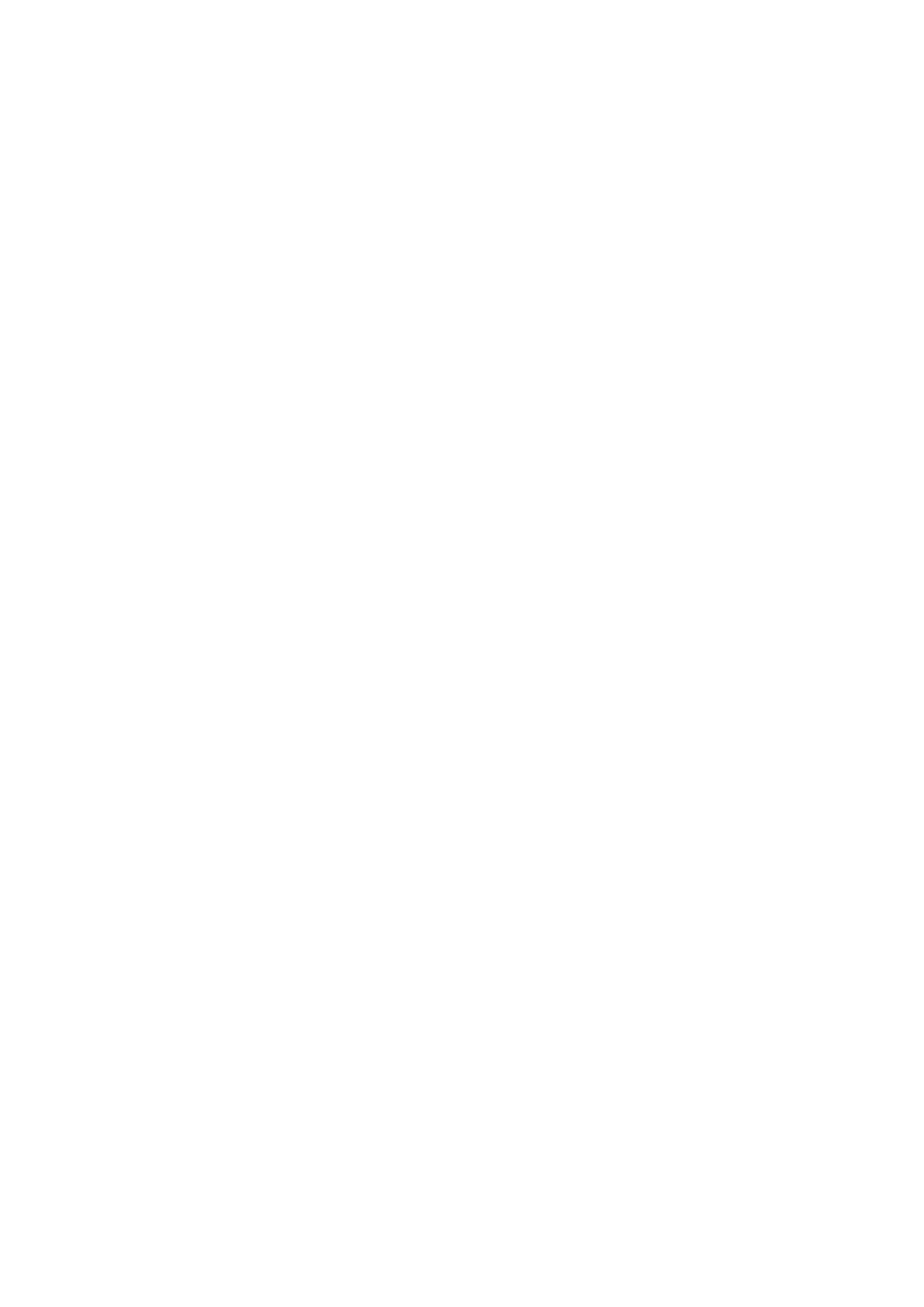*I certify that this PUBLIC BILL, which originated in the LEGISLATIVE COUNCIL, has finally passed the LEGISLATIVE COUNCIL and the LEGISLATIVE ASSEMBLY of NEW SOUTH WALES.*

*Legislative Council 2012* *Clerk of the Parliaments*



New South Wales

# **Security Industry Amendment Bill 2012**

Act No , 2012

An Act to amend the *Security Industry Act 1997* to make further provision for the licensing and regulation of persons in the security industry; and for other purposes.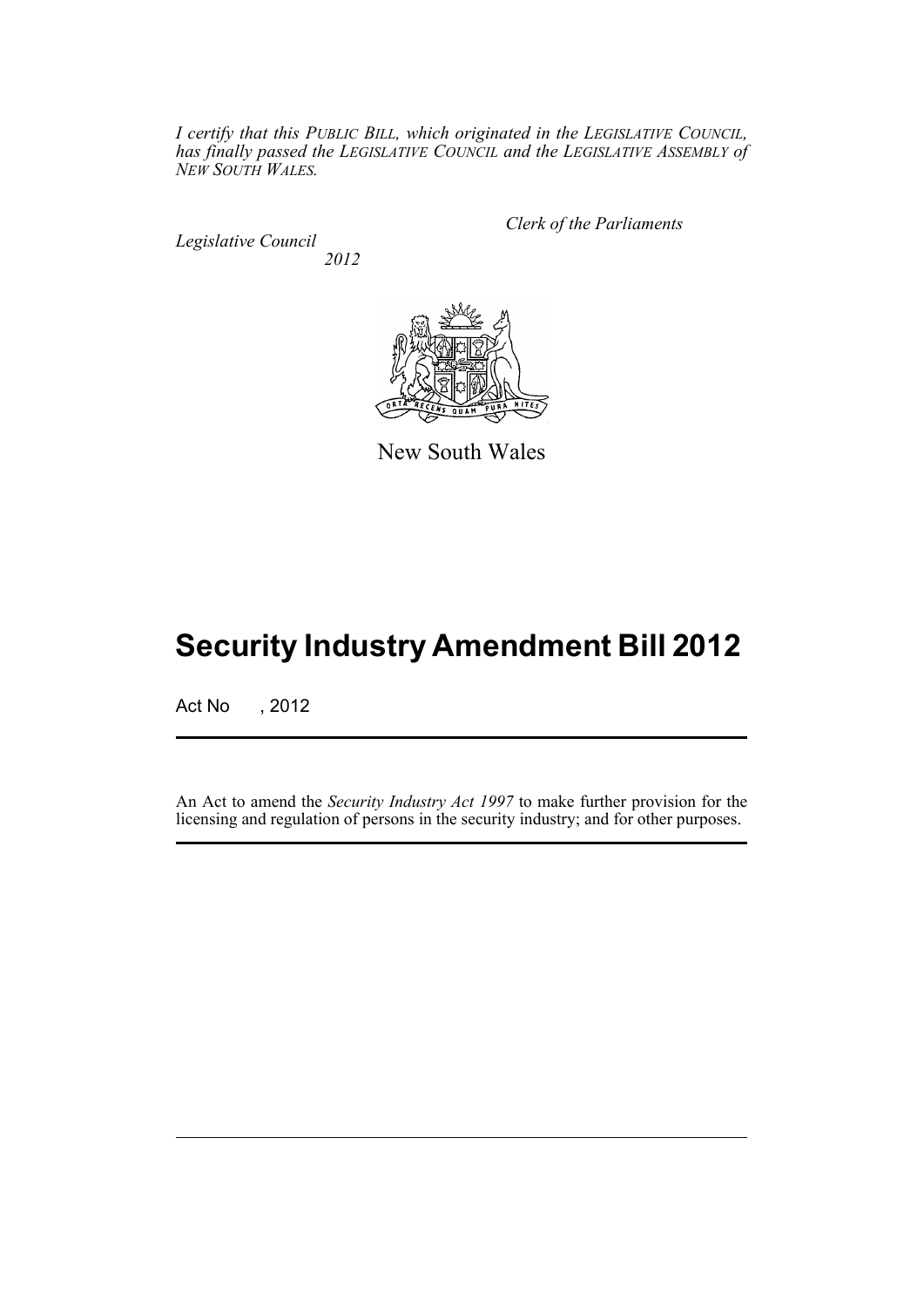## <span id="page-3-0"></span>**The Legislature of New South Wales enacts:**

## **1 Name of Act**

This Act is the *Security Industry Amendment Act 2012*.

## <span id="page-3-1"></span>**2 Commencement**

- (1) This Act commences on the date of assent to this Act, except as provided by subsection (2).
- (2) Schedule 1 (other than Schedule 1 [3], [10], [11], [25], [26], [39], [40], [54], [61], [69], [70], [73], [75], [76] and [78]), Schedule 2 (other than Schedule 2.1 [2] and 2.3) and Schedule 3 commence on 1 November 2012.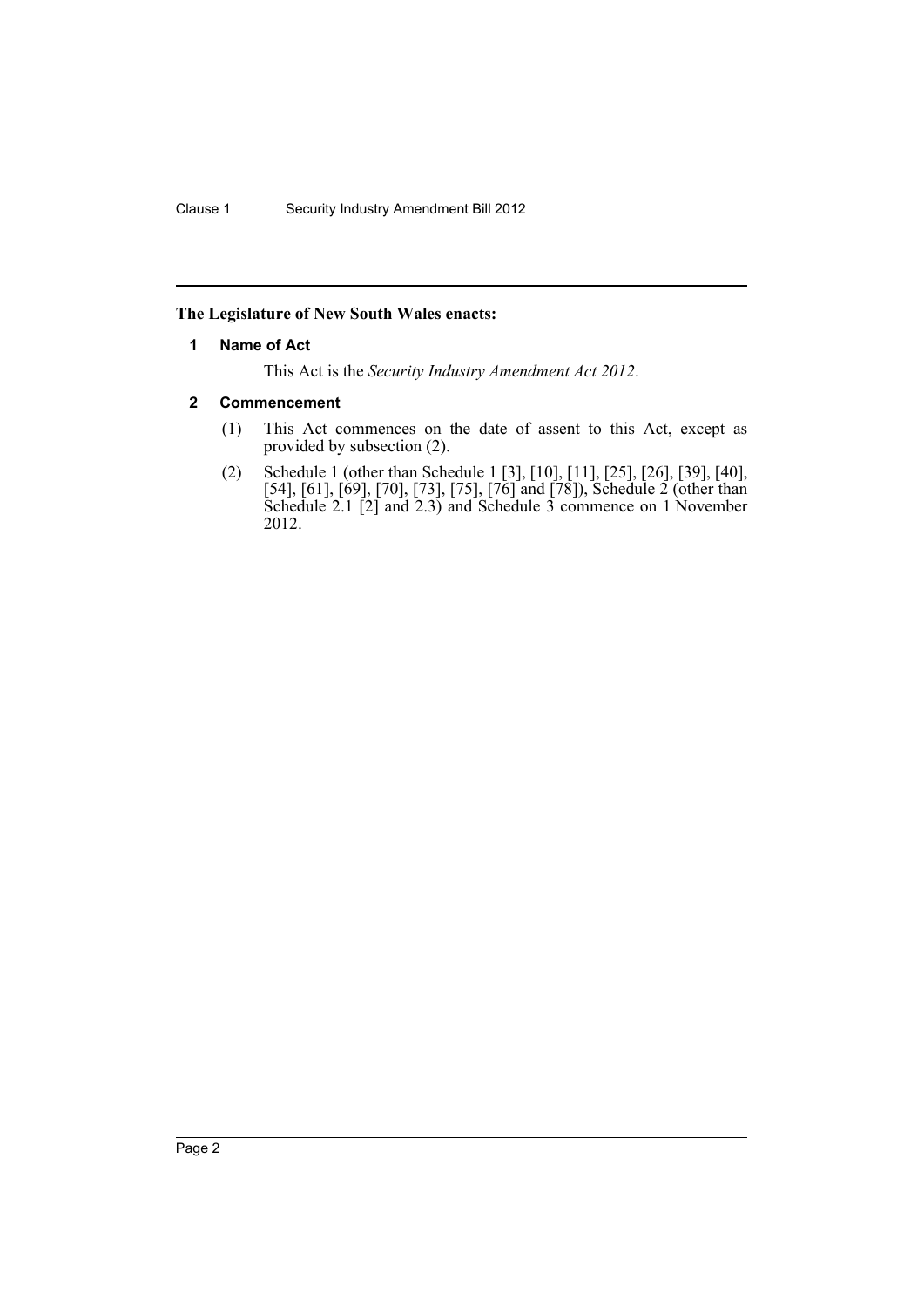Amendment of Security Industry Act 1997 No 157 Schedule 1

# <span id="page-4-0"></span>**Schedule 1 Amendment of Security Industry Act 1997 No 157**

## **[1] Section 3 Definitions**

Omit "or P1F" from paragraph (b) of the definition of *armed security guard* in section 3 (1).

#### **[2] Section 3 (1), definition of "employ"**

Omit the definition.

## **[3] Section 3 (1)**

Insert in alphabetical order:

## *enforcement officer* means:

- (a) a police officer, or
- (b) any other member of the NSW Police Force who is authorised by the Commissioner in writing to exercise the functions of an enforcement officer under this Act.

## **[4] Section 3 (1)**

Insert in alphabetical order:

*providing persons* includes employing or subcontracting another person (or arranging by contract, franchise or otherwise with another person) for the purpose of that other person employing or providing persons.

*renewed licence* means a licence that is renewed under section 17.

*temporary excess provision of services permit* means a temporary excess provision of services permit in force under section 40A.

**[5] Section 3 (1), definition of "security equipment" and sections 4 (1) (c), (d) (ii), (e) (ii) and (i) and 11**

Omit "or watching", ",watch" and ", watching" wherever occurring.

## **[6] Section 3 (1A)**

Insert after section 3 (1):

(1A) In this Act, a reference to a class of licence includes a reference to a subclass of that class of licence.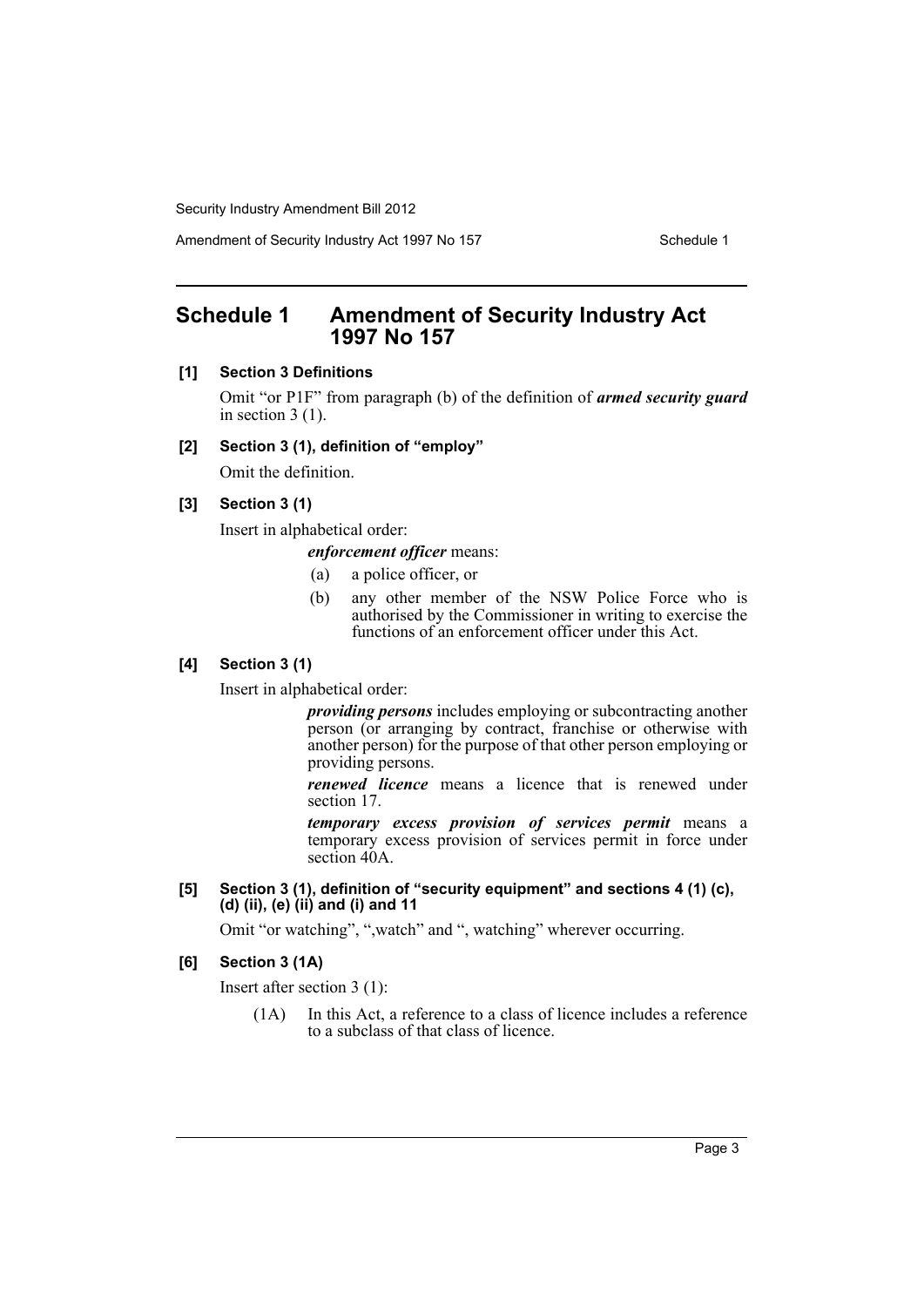## **[7] Section 4 Carrying on a "security activity"**

Omit "in any one or more of the following circumstances" from section 4 (1)  $(c)$ .

Insert instead "including, but not limited to, in any one or more of the following circumstances".

## **[8] Section 4 (1) (l)**

Omit the paragraph.

## **[9] Section 4 (1) (m)**

Omit the paragraph. Insert instead:

(m) providing persons to carry on any security activity referred to in this section,

## **[10] Section 6 Application of Act**

Omit section 6 (2) and (2A). Insert instead:

- (2) Any person who is employed in any of the following capacities does not carry on a security activity while, and to the extent that, the person is performing official duties in that capacity or in the course of that employment:
	- (a) a police officer or other member of the NSW Police Force,
	- (b) a police officer of the Commonwealth, another State or a Territory,
	- (c) a member of the armed forces of the Commonwealth,
	- (d) a special constable appointed under Part 4 of the *Police (Special Provisions) Act 1901* and employed by the Commissioner.
- (2A) A person does not carry on a security activity while, and to the extent that, the person is performing official duties in the course of his or her employment by or in any of the following:
	- (a) the New South Wales Crime Commission,
	- (b) the Australian Crime Commission,
	- (c) the Police Integrity Commission,
	- (d) the Independent Commission Against Corruption,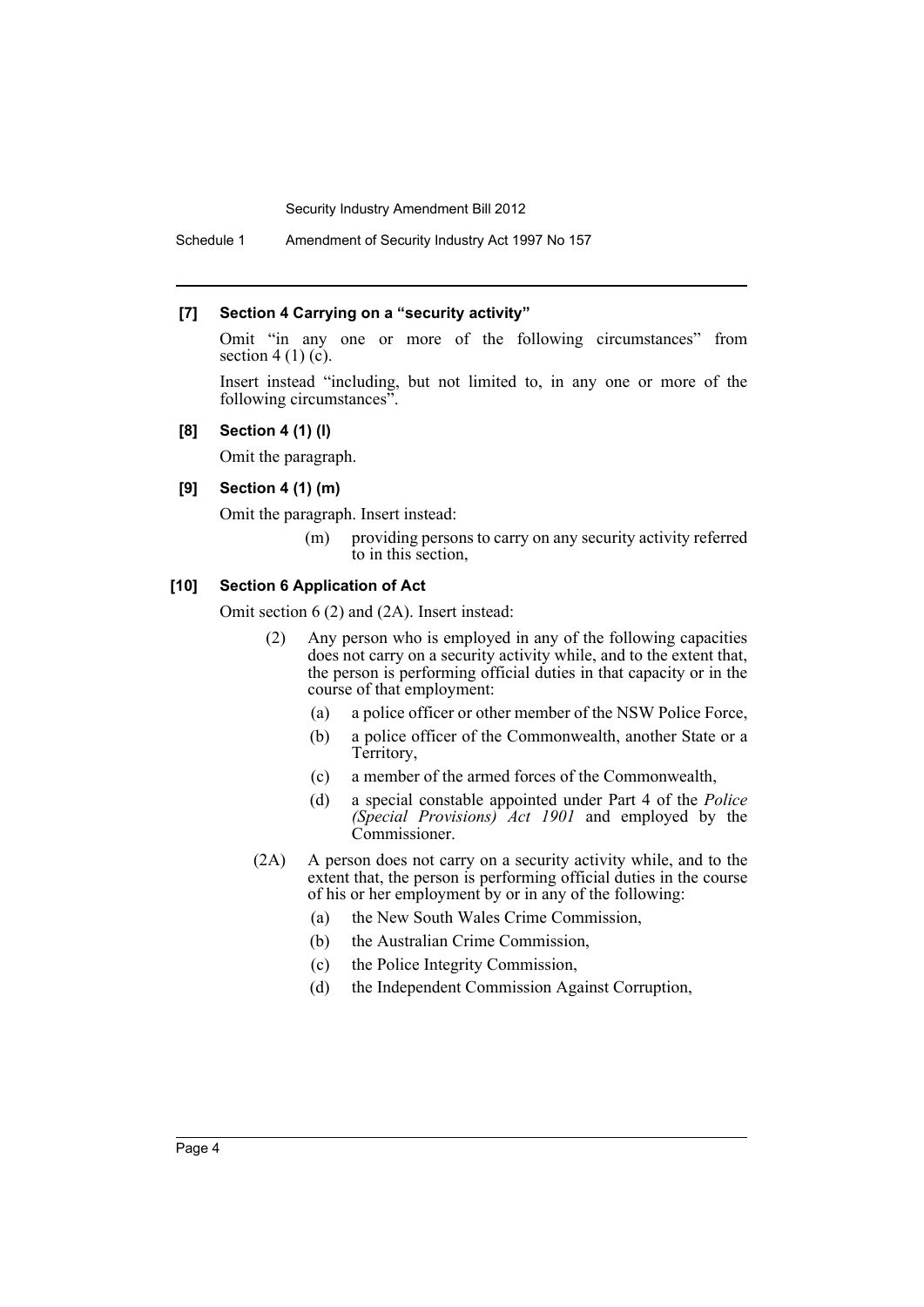Amendment of Security Industry Act 1997 No 157 Schedule 1

- (e) the Department of Attorney General and Justice as a correctional officer (within the meaning of the *Crimes (Administration of Sentences) Act 1999*) or a juvenile justice officer,
- (f) any other agency responsible for the enforcement of criminal laws of the State, of the Commonwealth or of another State or Territory.

## **[11] Section 6A**

Insert after section 6:

### **6A Application of Commonwealth National Vocational Education and Training Regulator Act 2011**

(1) In this section:

*Commonwealth Act* means the *National Vocational Education and Training Regulator Act 2011* of the Commonwealth.

*State security industry regulation provisions* means the provisions of this Act and the regulations:

- (a) regulating organisations providing training, assessment or instruction in relation to any security activity, and
- (b) providing for the approval by or under this Act of training, assessment or instruction provided by organisations, and
- (c) providing for the exercise of investigative powers, sanctions and enforcement by or under this Act in relation to such matters.
- (2) The State security industry regulation provisions are declared to be an excluded matter for the purposes of section 10 of the Commonwealth Act in relation to section 9 (Immunity from State and Territory laws) of the Commonwealth Act to the extent only that that section prevents the application of the State security industry regulation provisions to an NVR registered training organisation (within the meaning of the Commonwealth Act) providing training, assessment or instruction in relation to security activities regulated by this Act.
- (3) This section is taken to have had effect from 1 July 2011.

# **[12] Section 7 Offence of carrying on unauthorised security activities**

Omit "employ or" from section 7(1).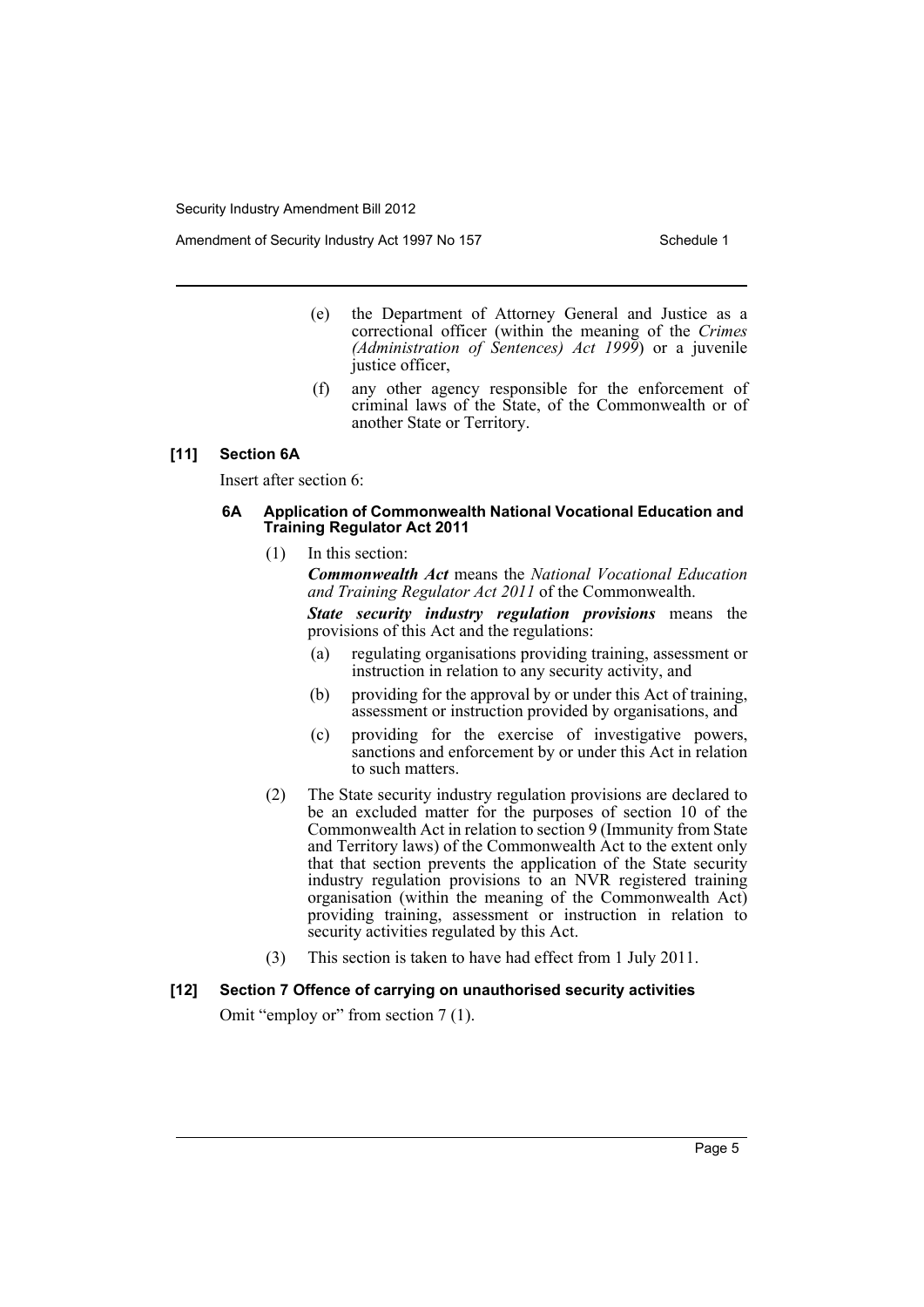Schedule 1 Amendment of Security Industry Act 1997 No 157

## **[13] Section 7 (1) (b)**

Omit the paragraph. Insert instead:

(b) the person provides no more persons on any one day than the number of persons authorised by the master licence.

## **[14] Section 7 (2)**

Omit the subsection. Insert instead:

(2) A person must not carry on a security activity (other than providing persons to carry on security activities) unless the person is the holder of a class 1 licence or class 2 licence that authorises the person to carry on the security activity.

Maximum penalty: 500 penalty units or imprisonment for 2 years, or both.

## **[15] Section 7 (4)**

Insert after section 7 (3):

(4) The holder of a temporary excess provision of services permit granted under section 40A does not commit an offence under subsection (1) while acting under and in accordance with the authority conferred by the temporary excess provision of services permit.

#### **[16] Section 9 Classes of licences**

Omit section 9 (1) (d).

## **[17] Section 10 Master licences**

Omit section 10 (1) (b)–(d). Insert instead:

- (b) class MB—authorises the holder to provide no more than 3 persons on any one day to carry on security activities, each of whom must be the holder of a class 1 or class 2 licence,
- (c) class MC—authorises the holder to provide between 4 and 14 persons on any one day to carry on security activities, each of whom must be the holder of a class 1 or class 2 licence,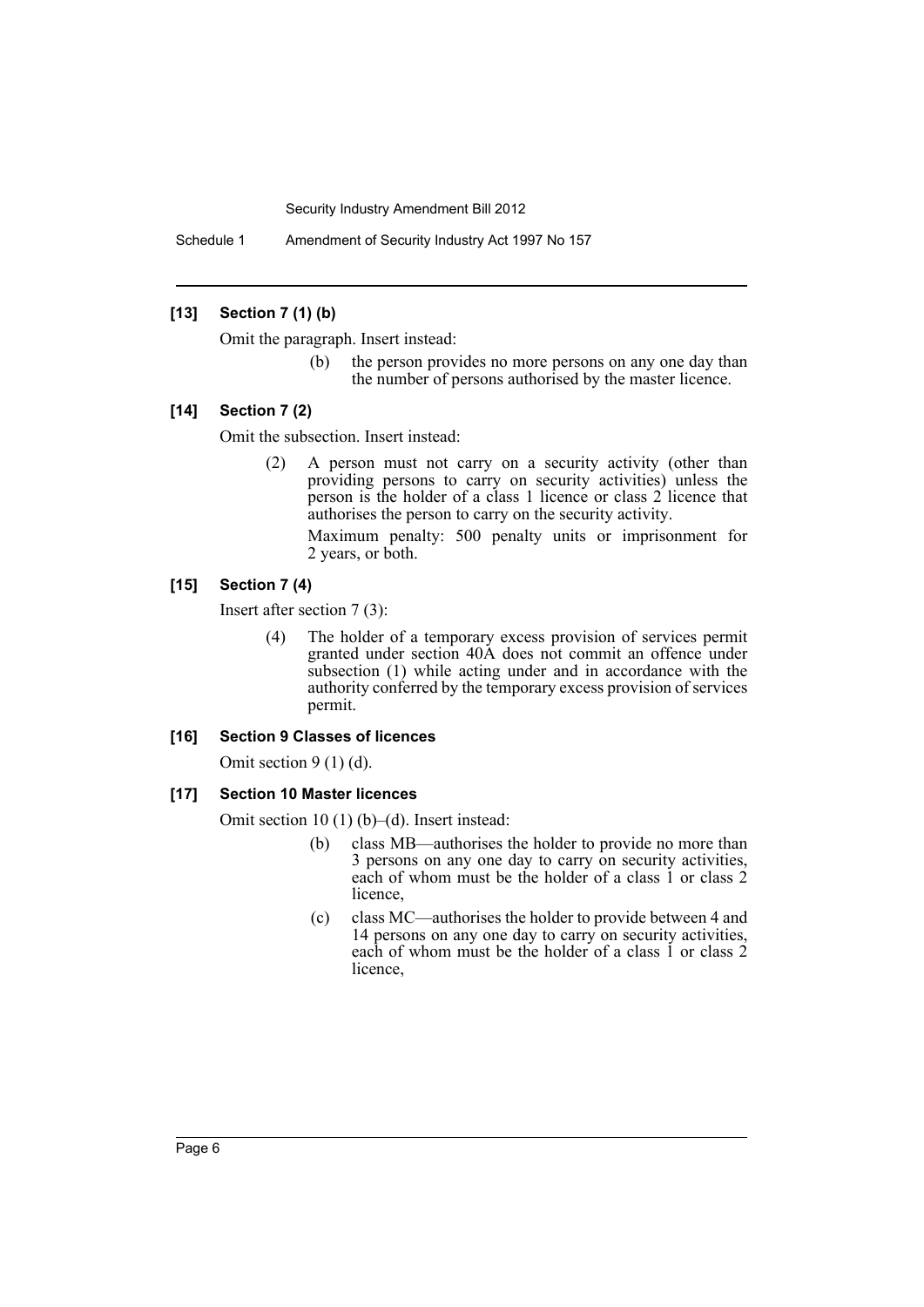Amendment of Security Industry Act 1997 No 157 Schedule 1

- (d) class MD—authorises the holder to provide between 15 and 49 persons on any one day to carry on security activities, each of whom must be the holder of a class 1 or class 2 licence,
- (e) class ME—authorises the holder to provide 50 or more persons on any one day to carry on security activities, each of whom must be the holder of a class 1 or class 2 licence.

## **[18] Section 10 (3)**

Omit "employing or".

## **[19] Section 11 Class 1 licences**

Omit section 11 $(1)$  $(g)$ .

## **[20] Section 12 Class 2 licences**

Omit section 12 (1) (c). Insert instead:

(c) class 2C—authorises the licensee to sell, install, maintain, repair and service, and provide advice in relation to, security equipment (including electronic security equipment and barrier equipment) and to act as a locksmith,

## **[21] Section 12 (1) (e) and (f)**

Omit the paragraphs.

## **[22] Section 12A Provisional licences**

Omit the section.

## **[23] Section 14 Application for licence**

Omit section  $14(3)$ – $(5)$ .

## **[24] Section 15 Restrictions on granting licence—general suitability criteria**

Omit section 15 (1) and (2). Insert instead:

- (1) The Commissioner must refuse to grant an application for a licence if the Commissioner is not satisfied that the applicant:
	- (a) is a fit and proper person to hold the class of licence sought by the applicant, or
	- (b) is of or above the age of 18, or
	- (c) has the competencies and experience approved by the Commissioner, or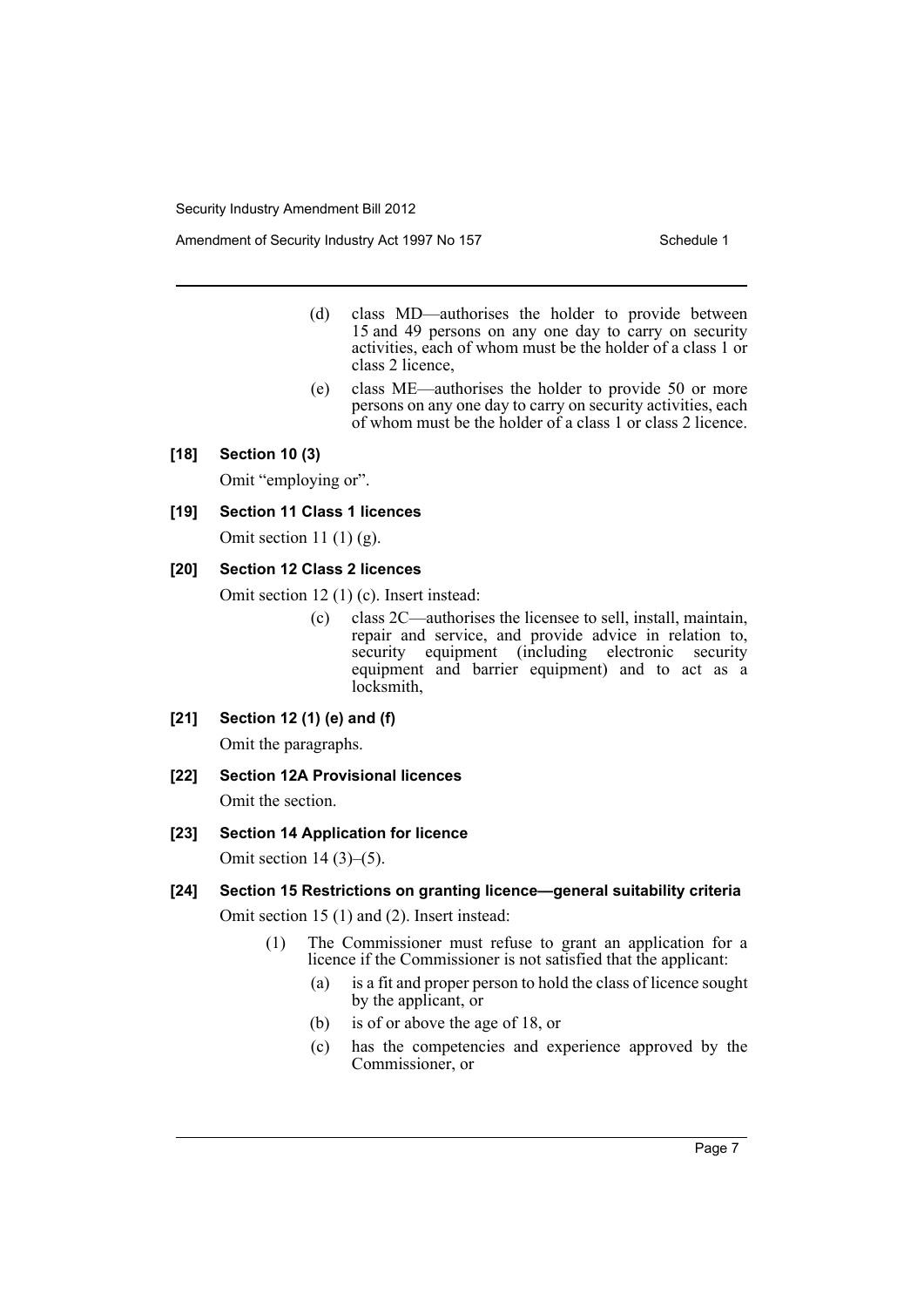- (d) has undertaken and completed the requisite training, assessment and instruction for the class of licence sought by the applicant, or
- (e) is competent to carry on the security activity to which the proposed licence relates, or
- (f) is an Australian citizen or a permanent Australian resident.
- (2) For the purposes of subsection (1) (d), the requisite training, assessment and instruction for a class of licence is training, assessment and instruction in relation to the carrying on of security activities under a licence of that class:
	- (a) that is of a kind approved, and to a standard required, by the Commissioner, and
	- (b) is provided by such persons or organisations as are approved by the Commissioner for the purposes of this section.
- (2A) The Commissioner may impose conditions with respect to the provision of training, assessment and instruction by any person or organisation approved by the Commissioner for the purposes of this section.
- (2B) A person or organisation approved by the Commissioner for the purposes of this section must comply with any conditions imposed by the Commissioner under subsection (2A).

Maximum penalty:

- (a) in the case of a corporation—100 penalty units, or
- (b) in the case of an individual—50 penalty units.
- (2C) The Commissioner must also refuse to grant an application for a licence if the applicant has supplied information that is (to the applicant's knowledge) false or misleading in a material particular in, or in connection with, the application.

## **[25] Section 16 Restrictions on granting licence—criminal and other related history**

Insert after section 16 (1):

(2) Without limiting subsection (1), the Commissioner may refuse to grant an application for a licence if the Commissioner is satisfied that the applicant has a conviction that is not capable of becoming spent.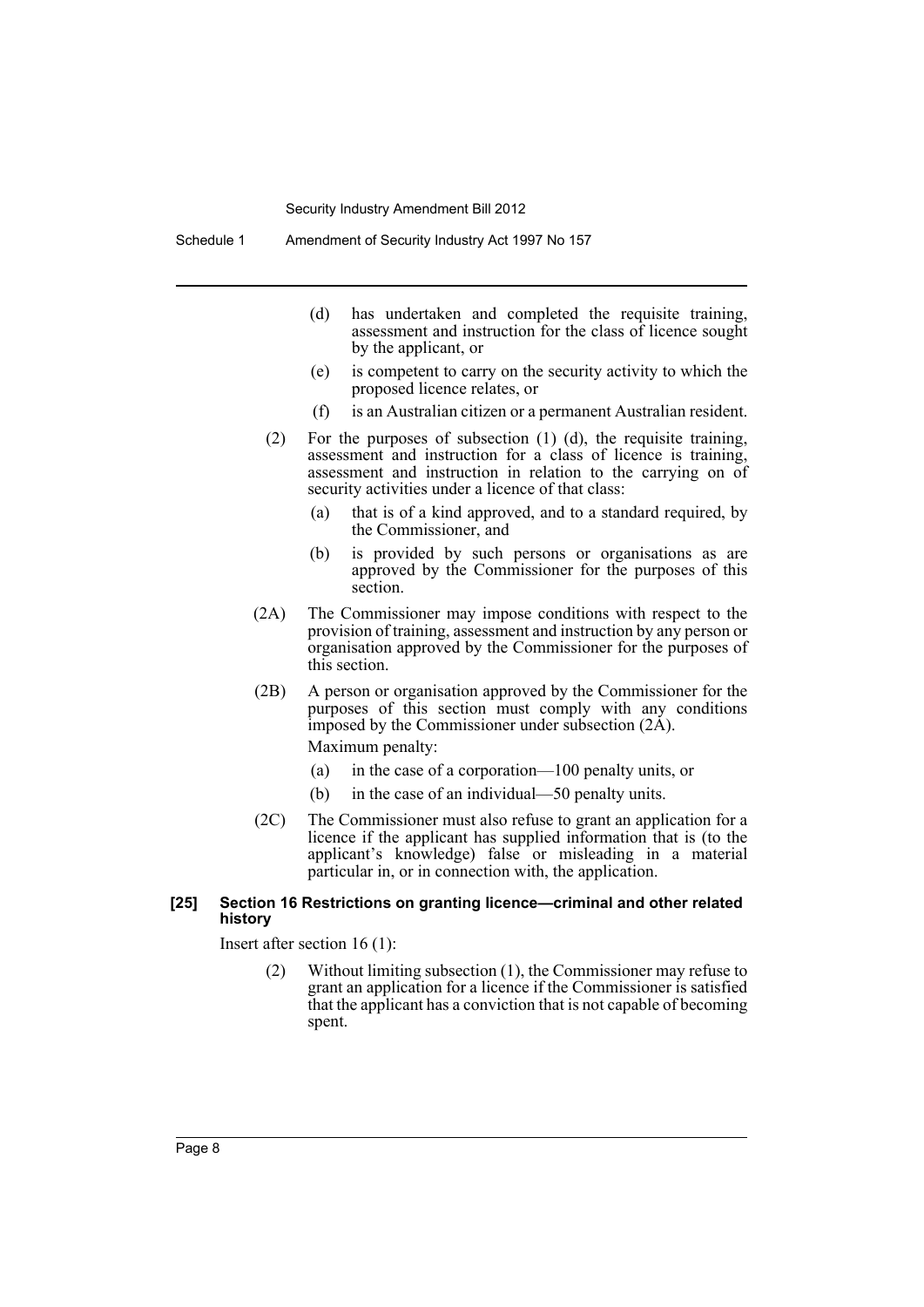Amendment of Security Industry Act 1997 No 157 Schedule 1

**Note.** Under section 7 of the *Criminal Records Act 1991*, certain convictions are not capable of becoming spent. For example, convictions for which a prison sentence of more than 6 months has been imposed, convictions for certain sexual offences and convictions prescribed by the *Criminal Records Regulation 2004*.

#### **[26] Section 16 (5)**

Insert " $(2)$ ," after " $(1)$ ,".

## **[27] Section 17**

Insert after section 16A:

#### **17 Renewal of licence**

- (1) An application for the renewal of a licence may be lodged with the Commissioner by the holder of the licence no earlier than 8 weeks before the licence ceases (otherwise than by revocation) to be in force (its *expiry*).
- (2) The application is to be:
	- (a) in the approved form, and
	- (b) lodged electronically, by post or in any other approved manner, and
	- (c) accompanied by a fee prescribed by the regulations.

**Note.** See sections 18, 21 and 24 in relation to the grant, conditions and terms of renewed licences.

- (3) Subsection (1) does not prevent the Commissioner from granting an application for the renewal of a licence lodged no later than 90 days after its expiry on payment of the late fee prescribed by the regulations.
- (4) The Commissioner may refuse an application to renew a licence if the Commissioner is satisfied that, if the applicant were applying for a new licence, the application would be required by this Act to be refused.

**Note.** For example, under section 15 (1) of this Act the Commissioner must refuse an application for a new licence if the Commissioner is not satisfied that the applicant is a fit and proper person to hold the licence or is not competent to carry on the security activity to which the licence relates.

- (5) For the purposes of subsection (4), section 15 (6) and (7) apply to an application for renewal of a licence in the same way as they apply to an application for a licence.
- (6) Without limiting section 18, the Commissioner may request an applicant for the renewal of a licence to demonstrate, in the manner required by the Commissioner and to the satisfaction of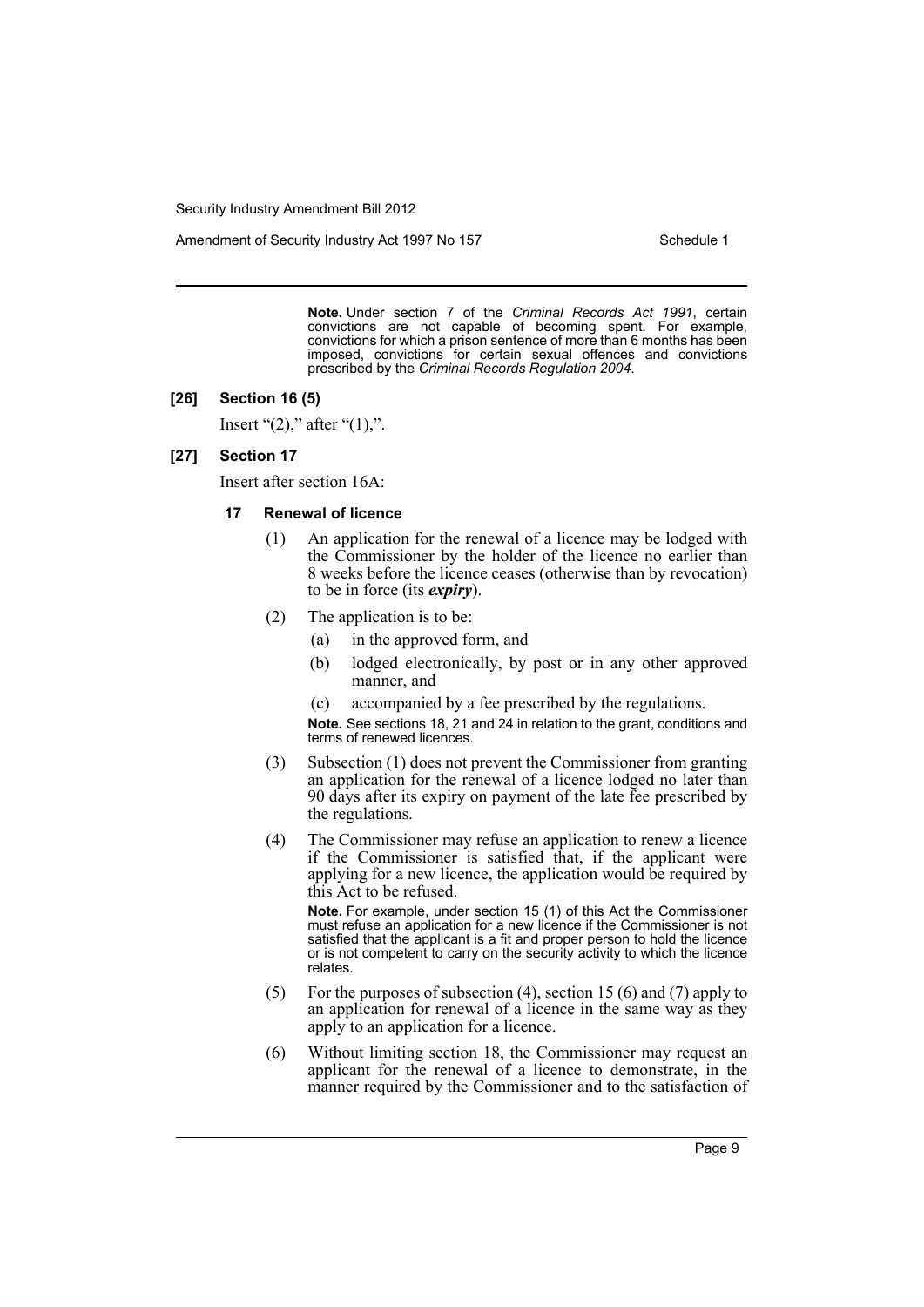Schedule 1 Amendment of Security Industry Act 1997 No 157

the Commissioner, continuing knowledge and competency in relation to the security activity authorised by the licence before renewal of the licence is granted.

- (7) Without limiting section 21 (3), the Commissioner may grant an application for renewal of a licence on the condition that the applicant undertake and complete to the satisfaction of the Commissioner any requisite training, assessment or instruction required by the Commissioner to ensure the licensee has continuing knowledge and competency in relation to the security activity authorised by the licence.
- (8) Section 15 (2) and (2A) apply to the requisite training, assessment and instruction under subsection (7) required in relation to an application for the renewal of a licence in the same way as they apply to an application for a licence.
- (9) A licence may be renewed under this section on more than one occasion.
- (10) Section 12 of the *Criminal Records Act 1991* does not apply in relation to an application for the renewal of a licence.

## **[28] Section 18 Investigation of licence and renewal applications**

Insert "or for the renewal of a licence" after "licence" in section 18 (1).

## **[29] Section 18 (2) (a)**

Insert "or palm prints, or both," after "fingerprints".

## **[30] Section 18 (2) (b)**

Omit "been fingerprinted". Insert instead "provided fingerprints or palm prints".

## **[31] Section 18 (3) (a)**

Insert "or for the renewal of a licence" after "licence".

## **[32] Section 18 (3) (b)**

Insert "or renew" after "grant".

## **[33] Section 18 (4)**

Insert ", palm print" after "fingerprint".

## **[34] Section 18 (5) (a)**

Insert "or palm prints" after "fingerprints".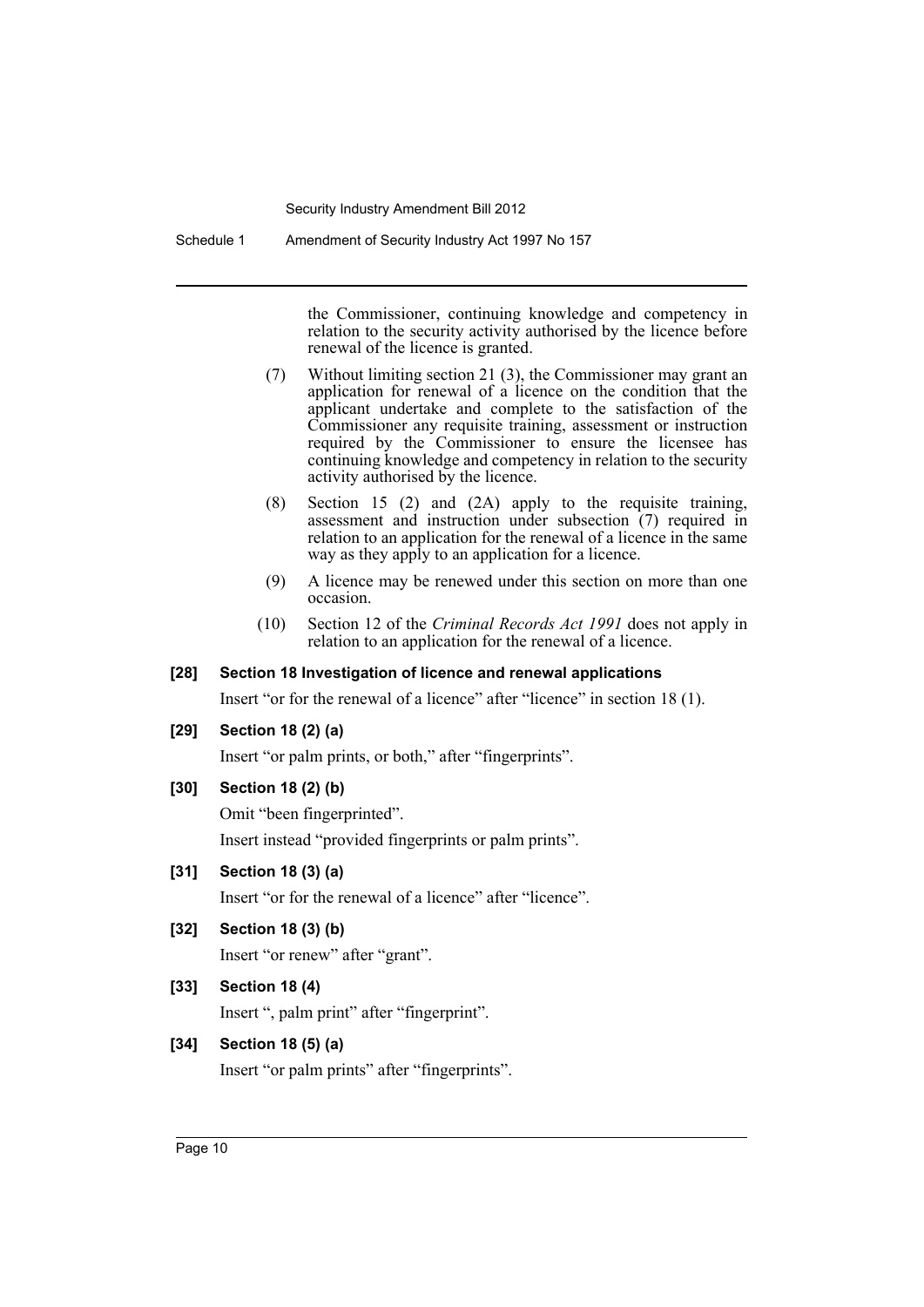Amendment of Security Industry Act 1997 No 157 Schedule 1

## **[35] Section 20 Commissioner may require further information**

Insert "or for the renewal of a licence" after "applicant for a licence" in section 20 (1).

## **[36] Section 20 (1) (b1)**

Omit "or a provisional licence".

## **[37] Section 20 (4) and (8)**

Insert "or for the renewal of a licence" after "licence" wherever occurring.

## **[38] Section 21**

Omit the section. Insert instead:

#### **21 Grant and conditions of licence and renewal of licence**

- (1) The Commissioner may, after considering an application for the grant or renewal of a licence:
	- (a) grant a licence to, or renew the licence of, the person making the application and nominate a place where the person is to collect the licence or renewed licence, or
	- (b) refuse to grant a licence or to renew the licence.
- (2) A licence confers no right of property and is incapable of being transferred, assigned or mortgaged, charged or otherwise encumbered.
- (3) A licence is subject:
	- (a) to such conditions as may be imposed by the Commissioner (whether at the time the licence is granted or renewed or at any later time), and
	- (b) to such other conditions as are imposed by this Act or prescribed by the regulations.
- (4) A licence is granted or renewed subject to the condition that the person making the application collect the licence or renewed licence from the place nominated by the Commissioner under subsection (1) (a) within 60 days of being notified of the grant or renewal.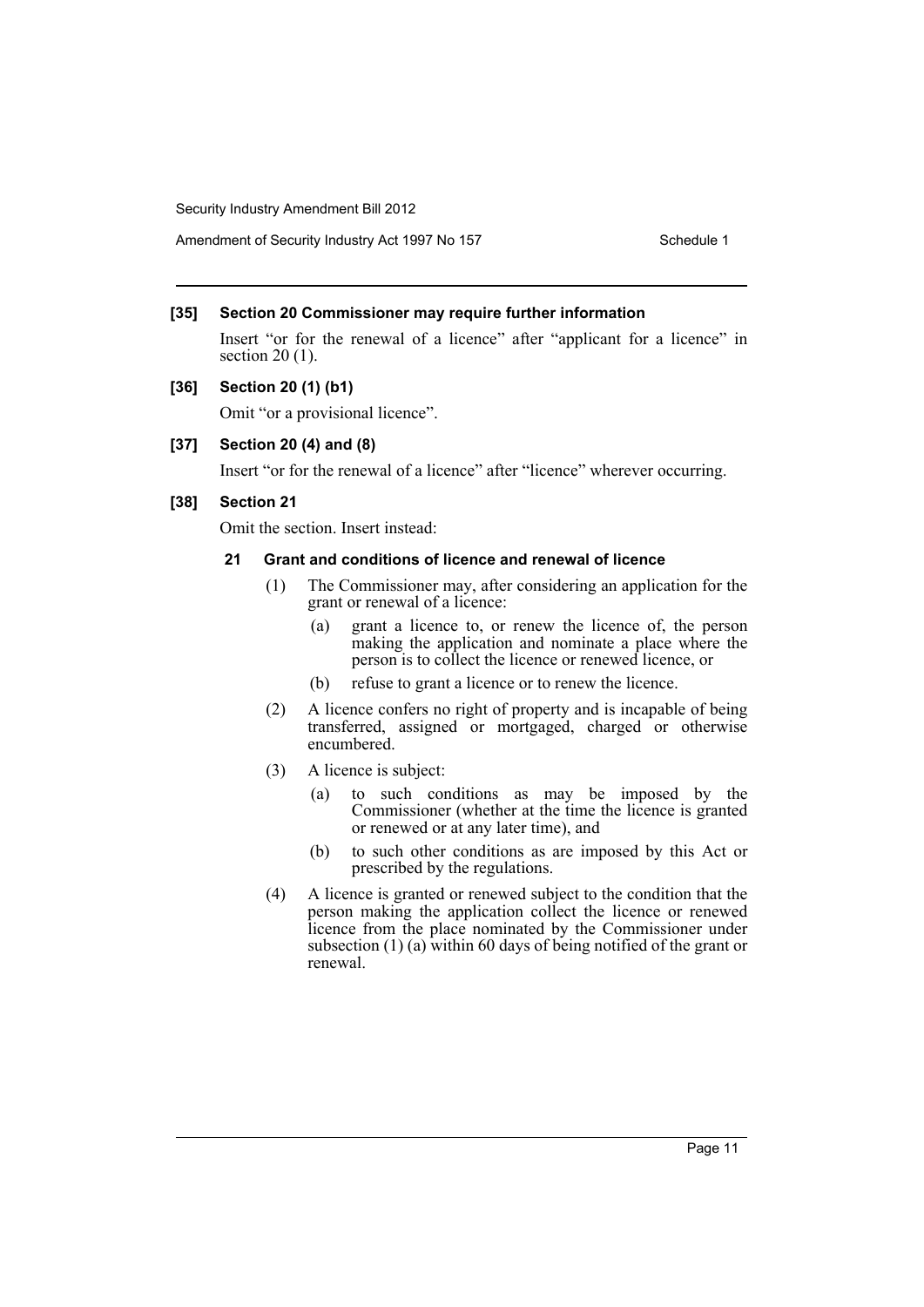Schedule 1 Amendment of Security Industry Act 1997 No 157

## **[39] Section 21A**

Insert after section 21:

#### **21A Continuing training, assessment and instruction**

- (1) It is a condition of every class 1 or class 2 licence that the licensee undertake and complete, to the satisfaction of the Commissioner, such training, assessment and instruction as may be required by the Commissioner to ensure the licensee has continuing knowledge and competency in relation to the security activity authorised by the licence.
- (2) Subsection (1) extends to licences granted before the commencement of this section.

## **[40] Section 22 Form of licence**

Omit section 22 (2). Insert instead:

- (2) A licence must:
	- (a) contain the name of the licensee, and
	- (b) specify the class (or subclass) of licence, and
	- (c) contain the number of the licence, and
	- (d) contain such other details as may be prescribed by the regulations.
- (3) In addition, the Commissioner may determine that a particular class or subclass of licence is:
	- (a) to contain a recent photograph of the person to whom it is granted (such photograph being obtained in accordance with arrangements determined by the Commissioner), or
	- (b) to bear the signature of the licensee,

or both.

**[41] Section 23 Master licence—condition relating to provision of certain persons**

Omit "employ or".

- **[42] Section 23AA Special conditions—authority to carry firearms** Omit "or P1F" wherever occurring.
- **[43] Section 23A Special conditions—uniforms must be worn when carrying firearms**

Omit "or P1F" wherever occurring.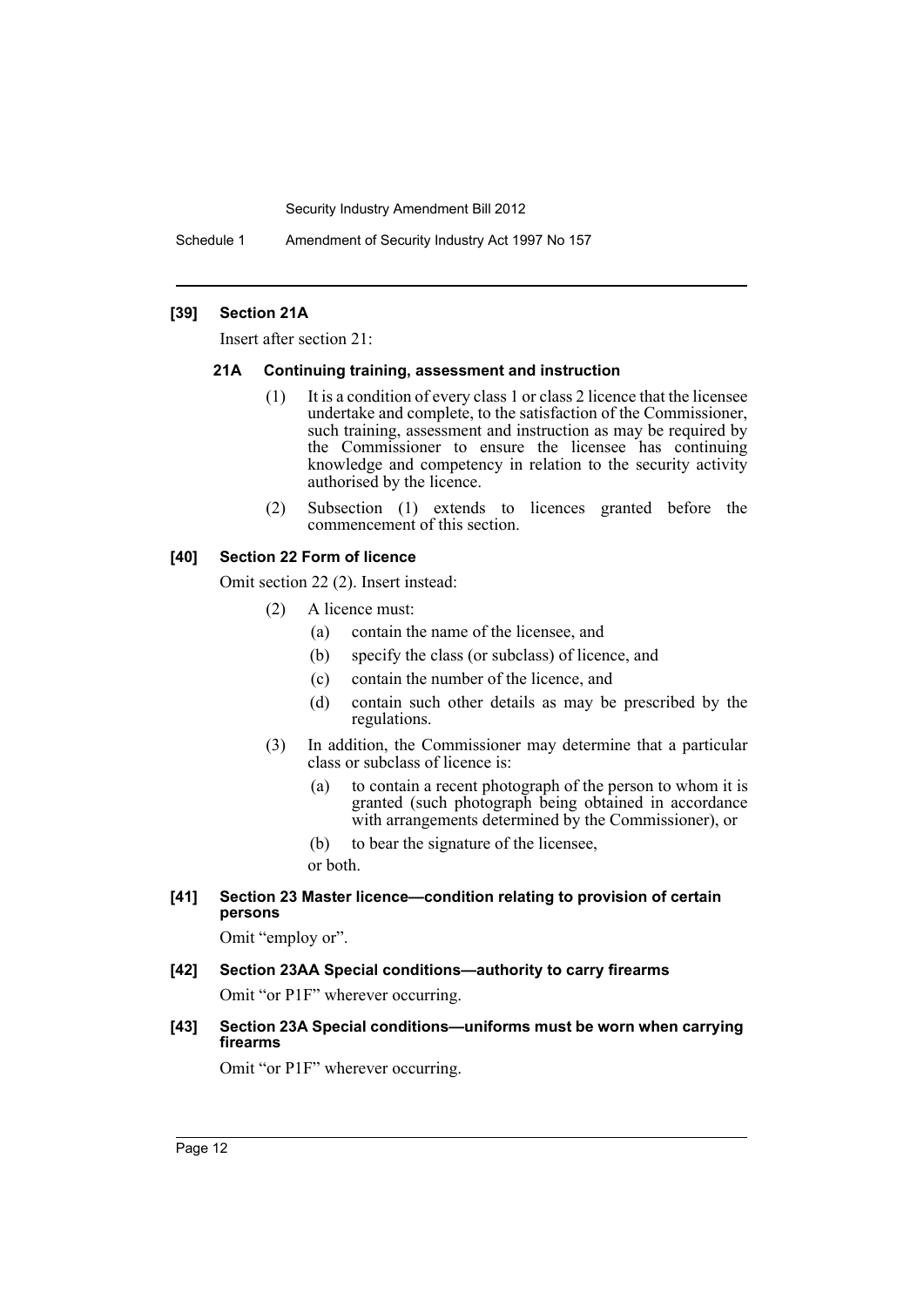Amendment of Security Industry Act 1997 No 157 Schedule 1

## **[44] Section 23B Special conditions—storage of firearms in certain residential premises**

Omit "or P1F" wherever occurring.

**[45] Section 23C Special conditions—class P1F licences** Omit the section.

## **[46] Section 23D Special conditions—dog handling security services**

Omit "employ any person to provide" from section 23D (1). Insert instead "provide any person to carry out".

## **[47] Section 23D (2) and (3)**

Omit the subsections.

## **[48] Section 23E**

Insert after section 23D:

## **23E Special conditions—class 1 licences**

A class 1 licence that is granted on application by a person who has not, during the 3 years immediately before the application, been authorised by a class 1 licence to carry on the security activity to which the proposed licence relates is subject to the condition that the person undertake and complete, to the satisfaction of the Commissioner, such training, assessment or instruction as may be required by the Commissioner, within 6 months (or such longer period as the Commissioner allows) of the grant of the licence.

## **[49] Section 24 Term of licence**

Insert "other than a renewed licence" after "licence" in section 24 (1A).

## **[50] Section 24 (1B)**

Insert after section 24 (1A):

(1B) The renewal of a licence comes into force:

- (a) if the application for renewal is lodged under section 17 before its expiry and the Commissioner grants the application—on the expiry of the licence, or
- (b) if the application for renewal is lodged after its expiry—on the day the Commissioner grants the application for renewal of the licence.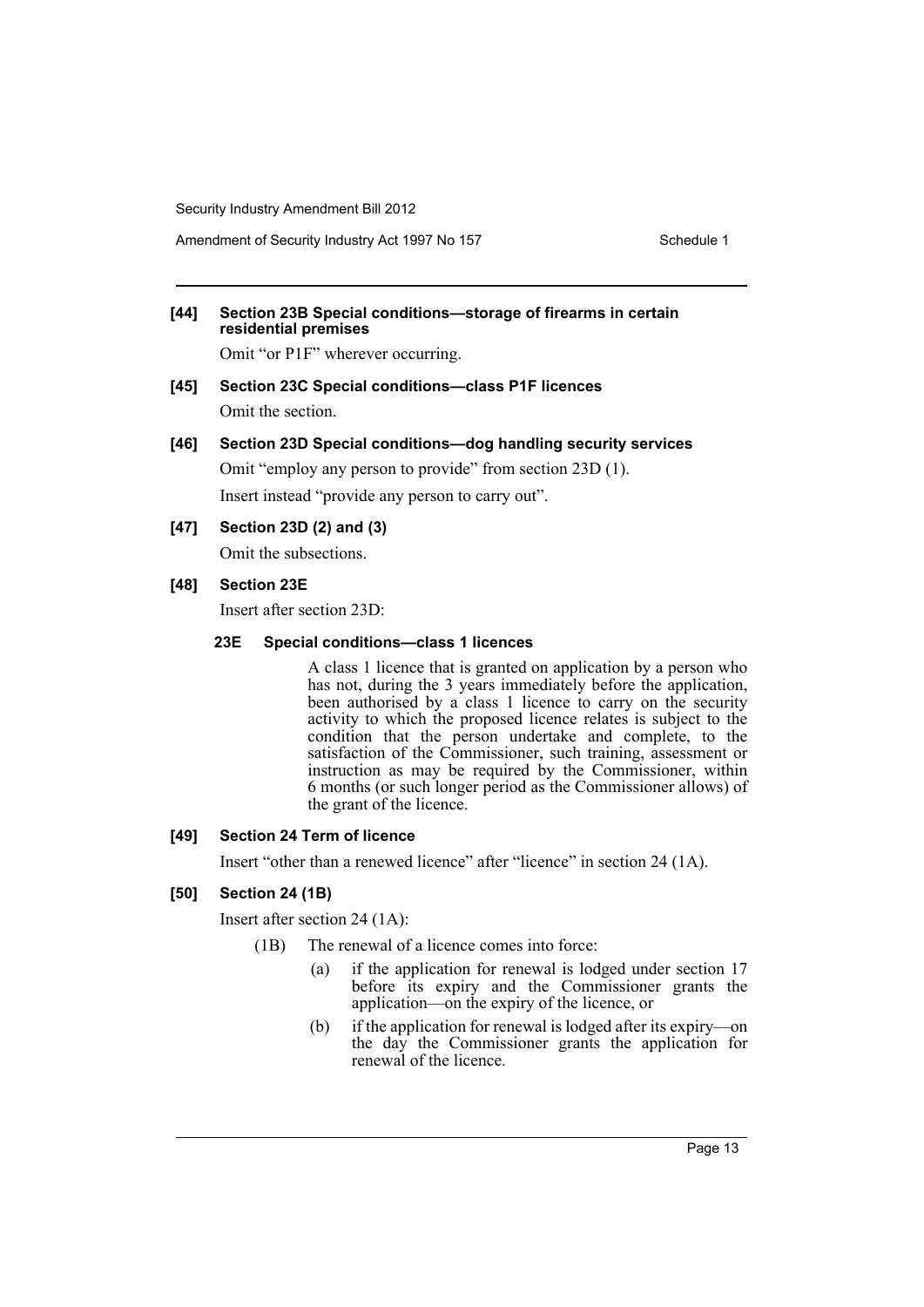Schedule 1 Amendment of Security Industry Act 1997 No 157

## **[51] Section 24 (2)**

Omit the subsection.

#### **[52] Section 24 (3)**

Omit the subsection. Insert instead:

- (3) Despite subsection (1), if the person who made the application for a licence or for the renewal of a licence (the *applicant*) fails to collect the licence in accordance with the condition set out in section 21 (4):
	- (a) the licence does not come into force and is taken to have not been granted or renewed, and
	- (b) for the purposes of section 18  $(5)$ , the applicant is taken to be a person who was an applicant for, but was never granted, a licence.

## **[53] Section 26 Revocation of licence**

Insert "or the renewal of the licence" after "licence" in section 26 (1) (b) (i).

#### **[54] Section 26 (5) and (6)**

Insert after section 26 (4):

- (5) For the purpose of determining whether a licence should be revoked under subsection (1A), the Commissioner may have regard to any criminal intelligence report or other criminal information held in relation to the licensee that:
	- (a) is relevant to the activities carried on under the class of licence held by the licensee, or
	- (b) causes the Commissioner to conclude that improper conduct is likely to occur if the licensee continues to hold the licence, or
	- (c) causes the Commissioner not to have confidence that improper conduct will not occur if the licensee continues to hold the licence.
- (6) The Commissioner is not, under this or any other Act or law, required to give any reasons for revoking a licence if the giving of those reasons would disclose the existence or content of any criminal intelligence report or other criminal information as referred to in subsection (5).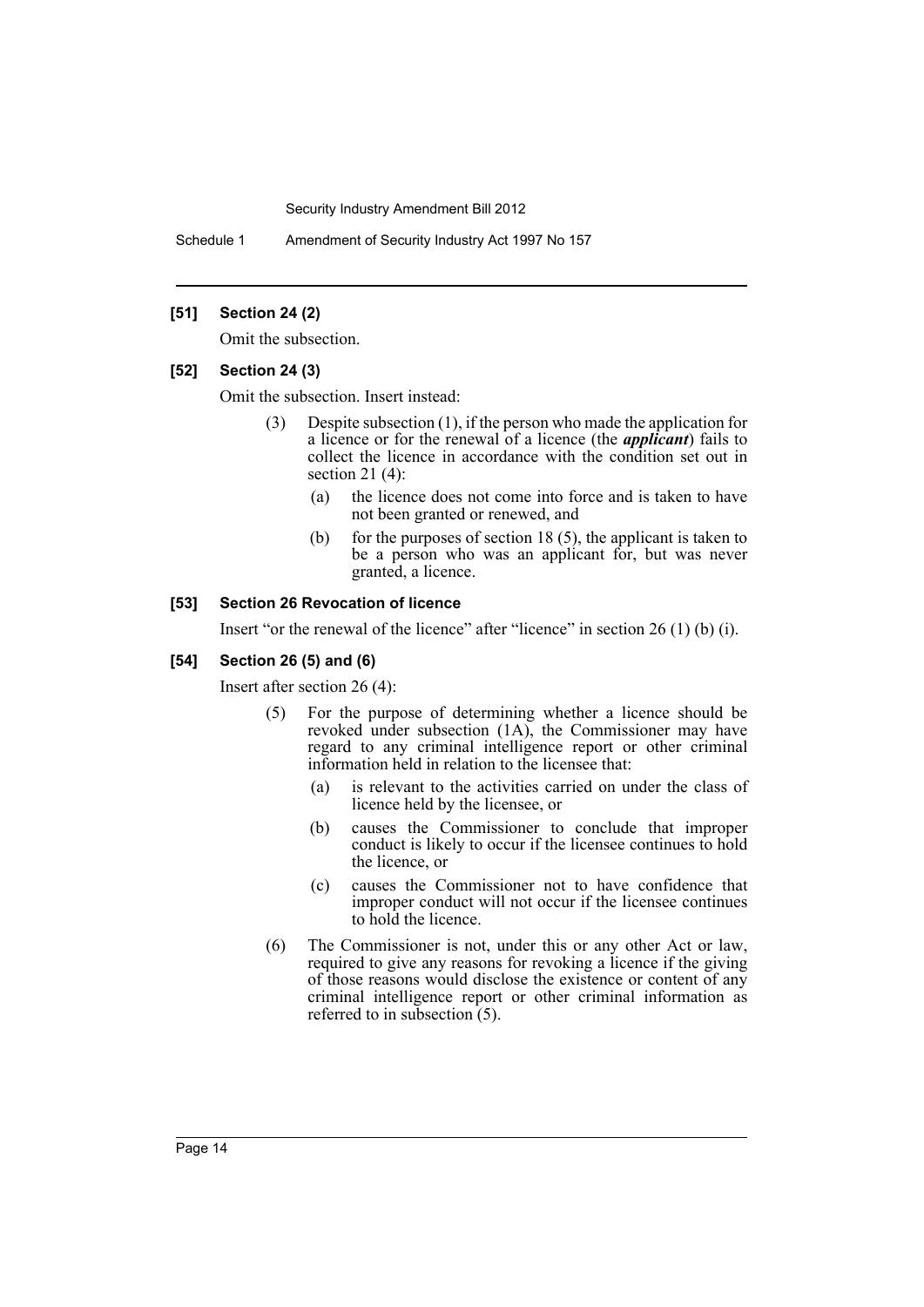## **[55] Section 27 Variation of licence**

Omit "class 1, class 2 or provisional licence" from section 27 (1). Insert instead "class 1 or class 2 licence".

## **[56] Section 29 Right to seek review from Administrative Decisions Tribunal** Insert after section 29 (1) (a):

(a1) the refusal or failure of the Commissioner to renew a licence (other than by operation of section 24 (3)),

## **[57] Section 29 (2)**

Insert "or renewal" after "grant".

## **[58] Section 29 (2)**

Insert "or renewed" after "granted".

#### **[59] Section 29 (3)**

Omit "or to revoke". Insert instead ", to renew a licence or to revoke".

## **[60] Section 29 (3) (a)**

Omit "section 15 (6)". Insert instead "section 15 (6), 17 (5) or 26 (5)".

## **[61] Section 29, note**

Omit the note at the end of the section. Insert instead:

**Note.** Sections 15 (7), 17 (5) and 26 (6) of this Act provide that the Commissioner is not, under this or any other Act or law, required to give any reasons for not granting or renewing a licence or revoking a licence if the giving of those reasons would disclose the existence or content of any criminal intelligence report or other criminal information referred to in section 15 (6) or 26 (5). Accordingly, Part 2 of Chapter 5 of the *Administrative Decisions Tribunal Act 1997* does not apply to any decision to refuse to grant (or renew) or revoke a licence based on such information to the extent that it would require disclosure of the existence or content of any criminal intelligence report or other criminal information.

#### **[62] Section 29A Offence of permitting employee who is provisional licensee to carry on unsupervised security activity**

Omit the section.

#### **[63] Section 29B Certain licensees must be employed by other licensees or visitor permit holders**

Omit section 29B (2).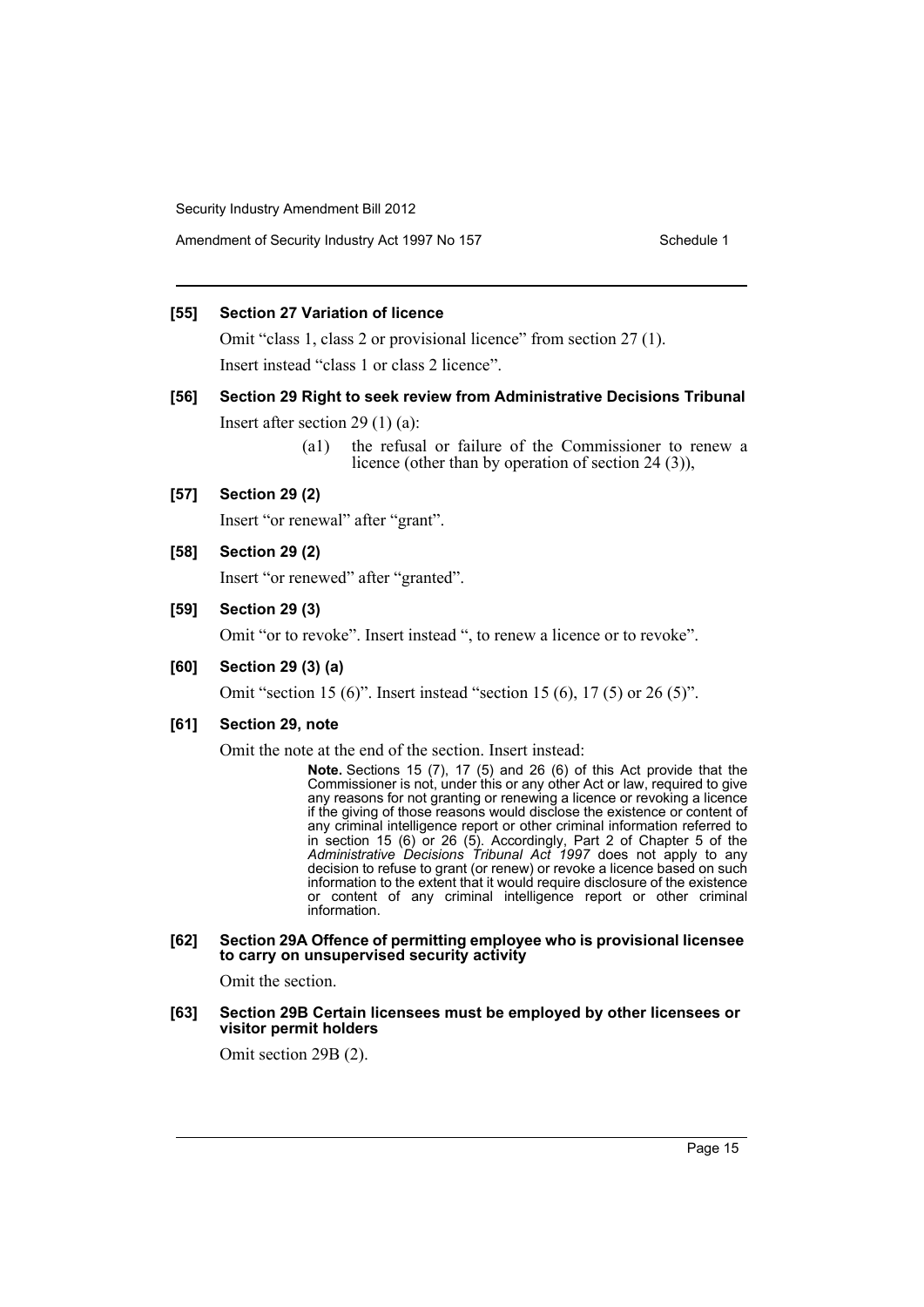Schedule 1 Amendment of Security Industry Act 1997 No 157

#### **[64] Section 35 Licence to be produced on demand**

Insert at the end of the section:

(2) Subsection (1) does not require a licensee to produce a licence that has been lost, stolen, destroyed, defaced or mutilated during the period in which the licensee is waiting for the issue of a replacement licence after notifying the Commissioner of that occurrence, and applying for a replacement licence within 14 days after giving that notification, in accordance with the regulations.

#### **[65] Section 36 Licence to be worn by licensee**

Omit "class 1, class 2 or provisional licence" from section 36 (1).

Insert instead "class 1 or class 2 licence".

## **[66] Section 36 (3)**

Insert after section 36 (2):

(3) Subsection (1) does not require a licensee to wear a licence that has been lost, stolen, destroyed, defaced or mutilated during the period in which the licensee is waiting for the issue of a replacement licence after notifying the Commissioner of that occurrence, and applying for a replacement licence within 14 days after giving that notification, in accordance with the regulations.

#### **[67] Section 38 Prohibition of delegation of functions**

Omit section 38 (2).

## **[68] Section 38A**

Insert after section 38:

#### **38A Prohibition on unauthorised subcontracting**

- (1) A master licensee (the *principal*) who enters into a contract to provide persons to carry on any relevant security activity with a person (the *client*) on or after the commencement of this section must not engage another master licensee (the *subcontractor*) to provide those persons on behalf of the principal unless:
	- (a) the client has expressly agreed in the contract to the provision of the persons by a subcontractor, and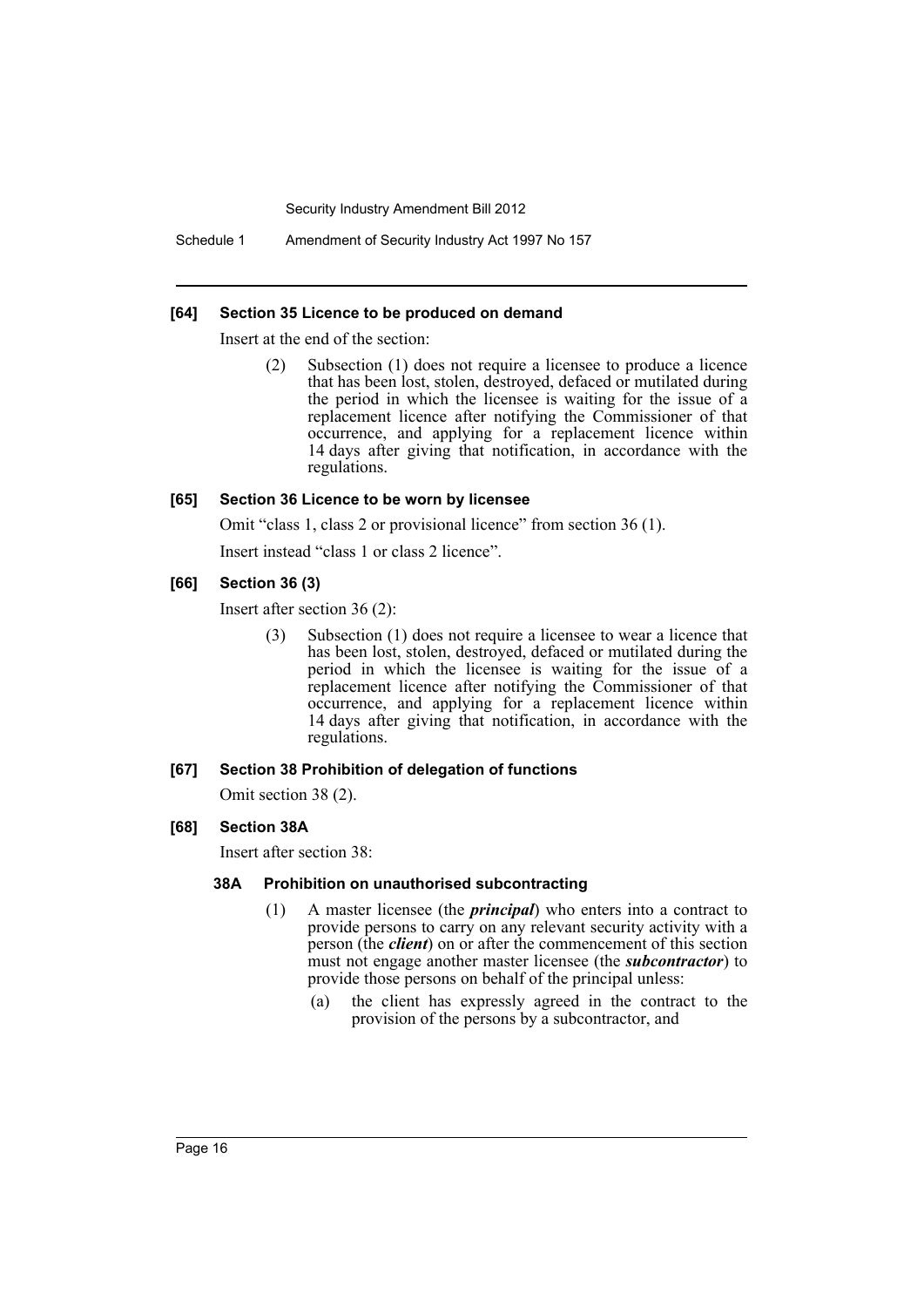Amendment of Security Industry Act 1997 No 157 Schedule 1

(b) the principal provides the requisite subcontracting particulars in relation to any subcontractor engaged by the principal to the client before requiring payment by the client for the work of such a subcontractor.

Maximum penalty:

- (a) in the case of a corporation—200 penalty units, or
- (b) in the case of an individual—100 penalty units or imprisonment for 6 months, or both.
- (2) A subcontractor providing persons on behalf of the principal must not engage another master licensee (*further subcontractor*) to provide any of the persons to carry on security activities that the principal has engaged the subcontractor to provide unless:
	- (a) the principal has expressly agreed in the contract with the subcontractor to the provision of the persons by a further subcontractor, and
	- (b) the subcontractor provides the requisite subcontracting particulars in relation to any further subcontractor engaged by the subcontractor to the principal before requiring payment by the principal for the work of the further subcontractor.

Maximum penalty:

- (a) in the case of a corporation—200 penalty units, or
- (b) in the case of an individual—100 penalty units or imprisonment for 6 months, or both.
- (3) The regulations may exempt any principal or class of principals or relevant security activity from the operation of subsection (1) (b) in such circumstances as may be specified in the regulations.
- (4) In this section:

*relevant security activity* does not include the provision of a restricted security keying system.

*requisite subcontracting particulars*, in relation to a subcontractor or further subcontractor, means:

- (a) the name and master licence number of the subcontractor or further subcontractor, and
- (b) any other particulars prescribed by the regulations.

## **[69] Section 38B Supervising or monitoring licensees**

Omit the section.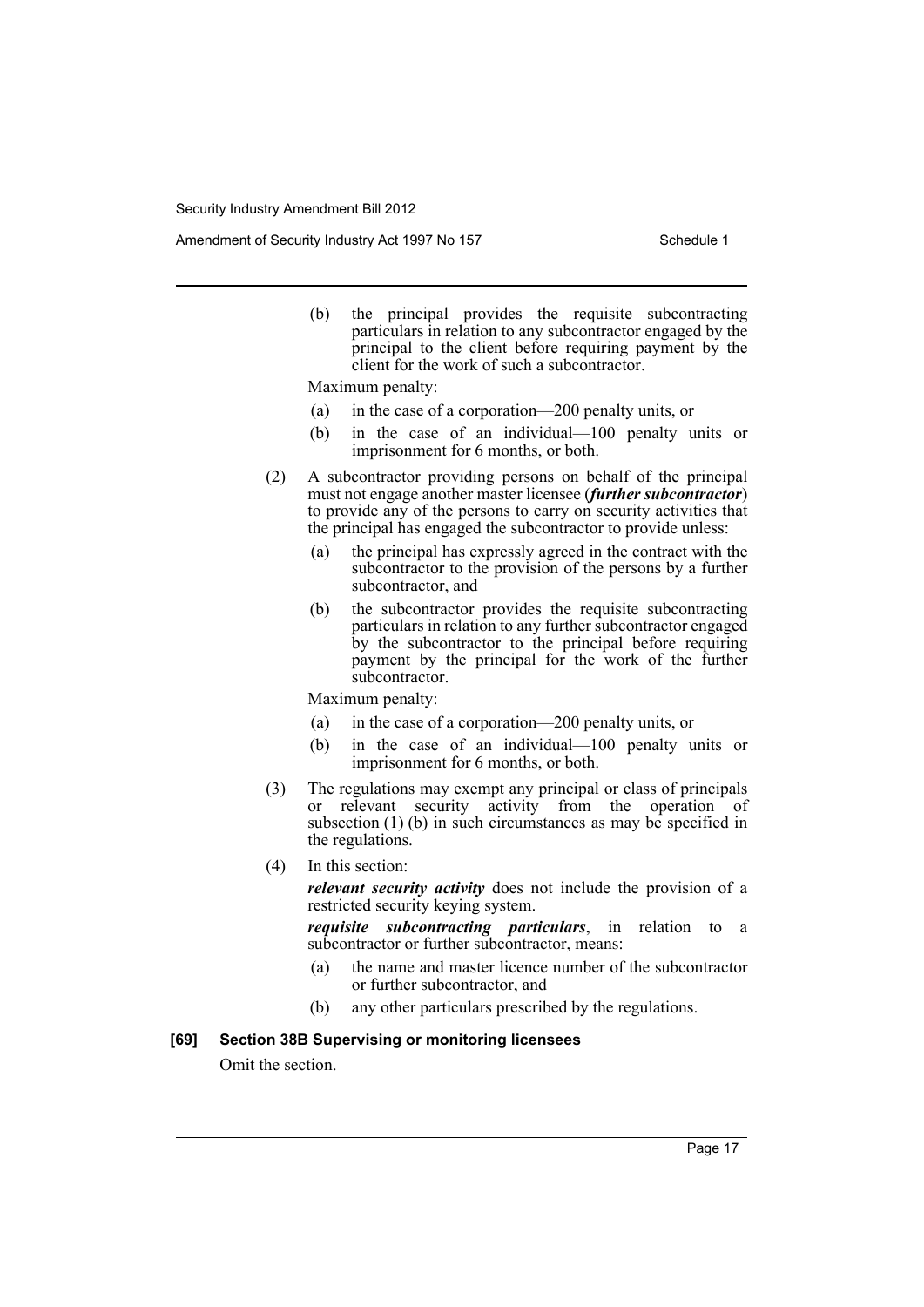Schedule 1 Amendment of Security Industry Act 1997 No 157

## **[70] Section 38C**

Omit the section. Insert instead:

#### **38C Rostering or scheduling of licensed persons to carry on security activities and monitoring of their performance**

A person (the *relevant person*) must not, for fee or reward, roster or schedule the carrying on of any security activity by a person who holds a class 1 or class 2 licence, or monitor the performance of such a person in carrying on a security activity, if the relevant person is not eligible to hold a licence because of section 16.

Maximum penalty: 100 penalty units or imprisonment for 6 months, or both.

## **[71] Section 39**

Omit the section. Insert instead:

#### **39 Master licensee not to provide unlicensed persons**

(1) Without limiting the operation of section 30, the holder of a master licence must not provide any person to carry on any security activity if that person is not the holder of a licence that authorises the person to carry on a security activity of that kind. Maximum penalty:

(a) in the case of a corporation—1,000 penalty units, or

- (b) in the case of an individual—500 penalty units or imprisonment for 2 years, or both.
- (2) It is a defence in proceedings for an offence under this section if the master licensee satisfies the court that the master licensee did not know, and could not reasonably have been expected to know, that the person provided by the master licensee did not hold a licence that authorised the person to carry on a security activity of the kind concerned.

## **[72] Section 39B Master licensee to have "fitness for work" policy**

Omit "employ or" and "employed or".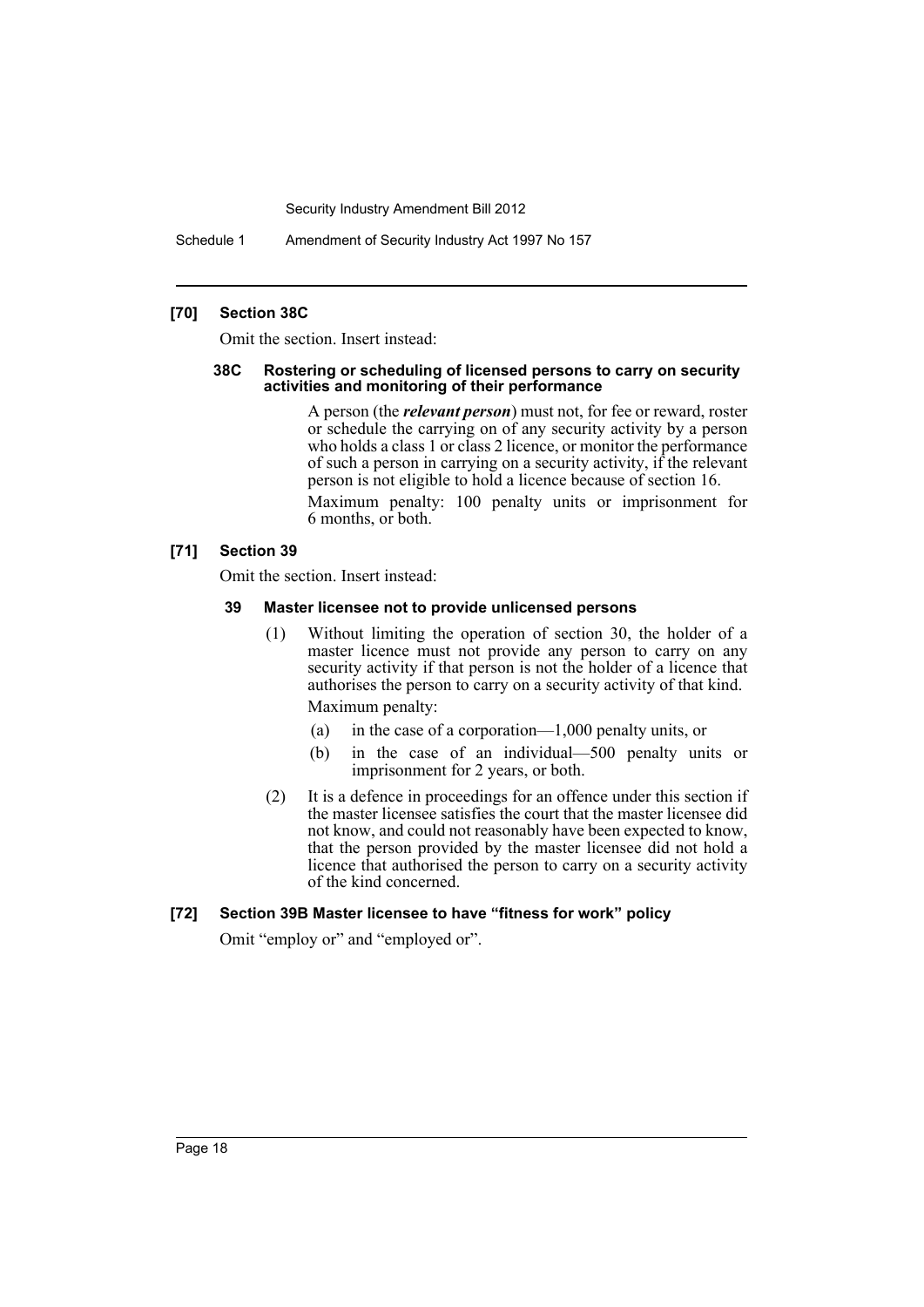Amendment of Security Industry Act 1997 No 157 Schedule 1

## **[73] Part 3B**

Insert after Part 3A:

## **Part 3B Enforcement**

## **Division 1 Powers of entry and search of premises**

## **39I Powers of enforcement officers to enter premises without warrant**

- (1) An enforcement officer may enter any premises at which a security activity (or an activity ancillary to the carrying on of a security activity) is being carried on, or at which the enforcement officer reasonably believes such an activity is being carried on, at any reasonable time for the following purposes:
	- (a) for determining whether there has been compliance with, or a contravention of, this Act or the regulations,
	- (b) generally for administering this Act.
- (2) This section does not confer a power to enter any premises or part of premises that is used only for residential purposes without the permission of the occupier or the authority of a search warrant.

#### **39J Powers of enforcement officers to enter premises with warrant**

- (1) An enforcement officer may apply to an authorised officer for the issue of a search warrant if the enforcement officer believes on reasonable grounds that any provision of this Act or the regulations is being or has been contravened on any premises.
- (2) An authorised officer to whom any such application is made may, if satisfied that there are reasonable grounds for doing so, issue a search warrant authorising any enforcement officer to enter and search the premises.
- (3) An enforcement officer executing a search warrant issued under this section may:
	- (a) enter the premises specified in the warrant, and
	- (b) search the premises for evidence of a contravention of this Act or the regulations, and
	- (c) exercise any other function of an enforcement officer under this Part.
- (4) Division 4 of Part 5 of the *Law Enforcement (Powers and Responsibilities) Act 2002* applies to a search warrant issued under this section.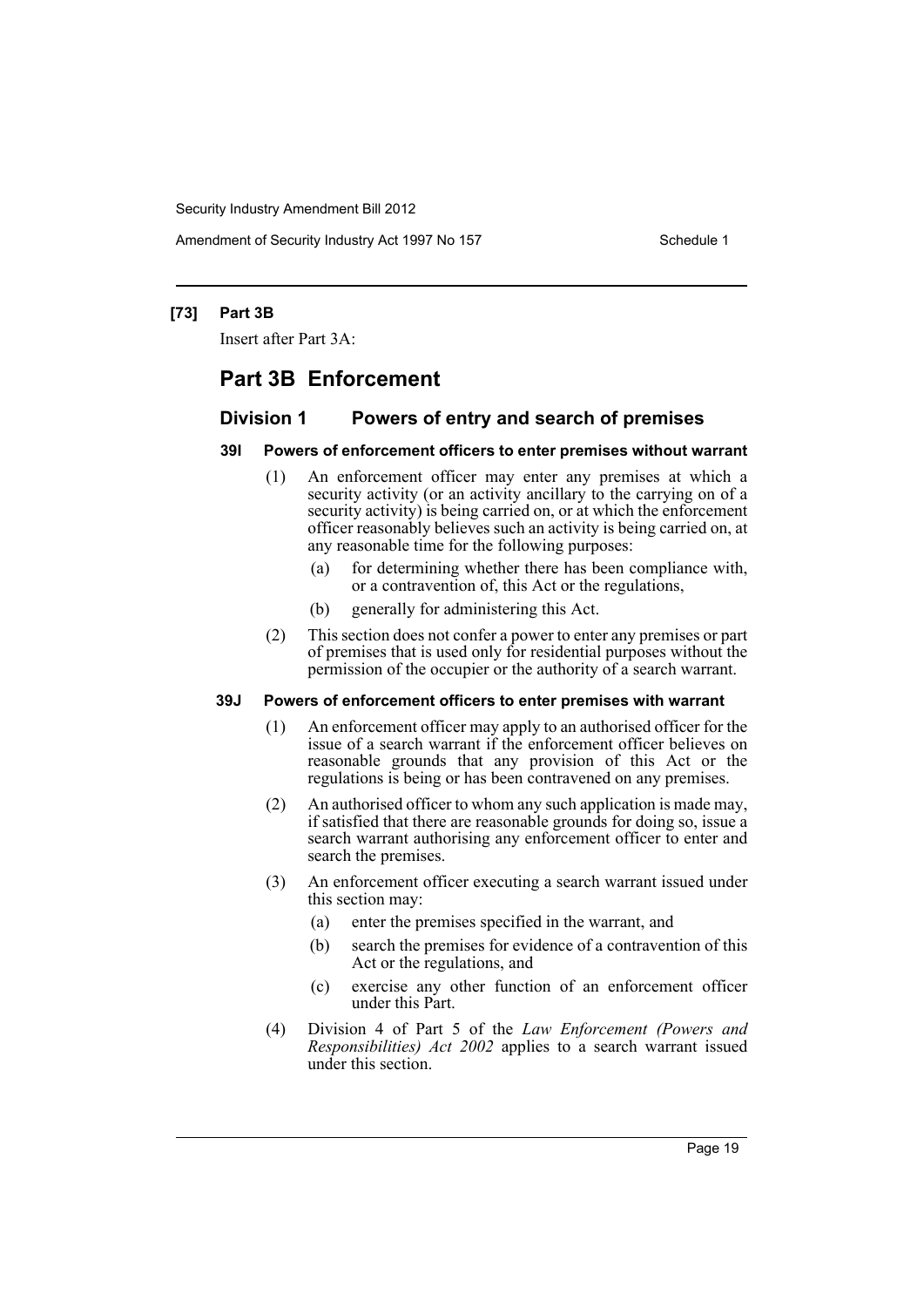Schedule 1 Amendment of Security Industry Act 1997 No 157

(5) In this section:

*authorised officer* has the same meaning as it has in the *Law Enforcement (Powers and Responsibilities) Act 2002*.

#### **39K Powers that can be exercised by enforcement officers on entry**

- (1) An enforcement officer may, at any premises lawfully entered under this Act for a purpose referred to in section 39I, do any or all of the following:
	- (a) examine any registers, books, records or other documents on the premises,
	- (b) make a copy on the premises of any registers, books, records or other documents and retain that copy,
	- (c) require any person to make a copy on the premises of any registers, books, records or other documents and give that copy to the enforcement officer to retain,
	- (d) take such photographs, films, audio, video or other recordings as the enforcement officer considers necessary,
	- (e) require any person to produce any registers, books, records or other documents on the premises,
	- (f) require any person to answer any question relating to any registers, books, records or other documents or any other relevant matter,
	- (g) take any registers, books, records or other documents from the premises for the purposes of copying them,
	- (h) seize any registers, books, records or other documents, or any other thing that the enforcement officer believes on reasonable grounds is connected with an offence against this Act or the regulations.
- (2) The power to seize anything connected with an offence includes a power to seize anything that will provide evidence of the commission of an offence.
- (3) Any registers, books, records or other documents taken only for the purpose of copying them must be returned when that copying is completed.

#### **39L Obstruction**

- (1) A person must not:
	- (a) obstruct, hinder or interfere with an enforcement officer in the exercise of a function under this Part, or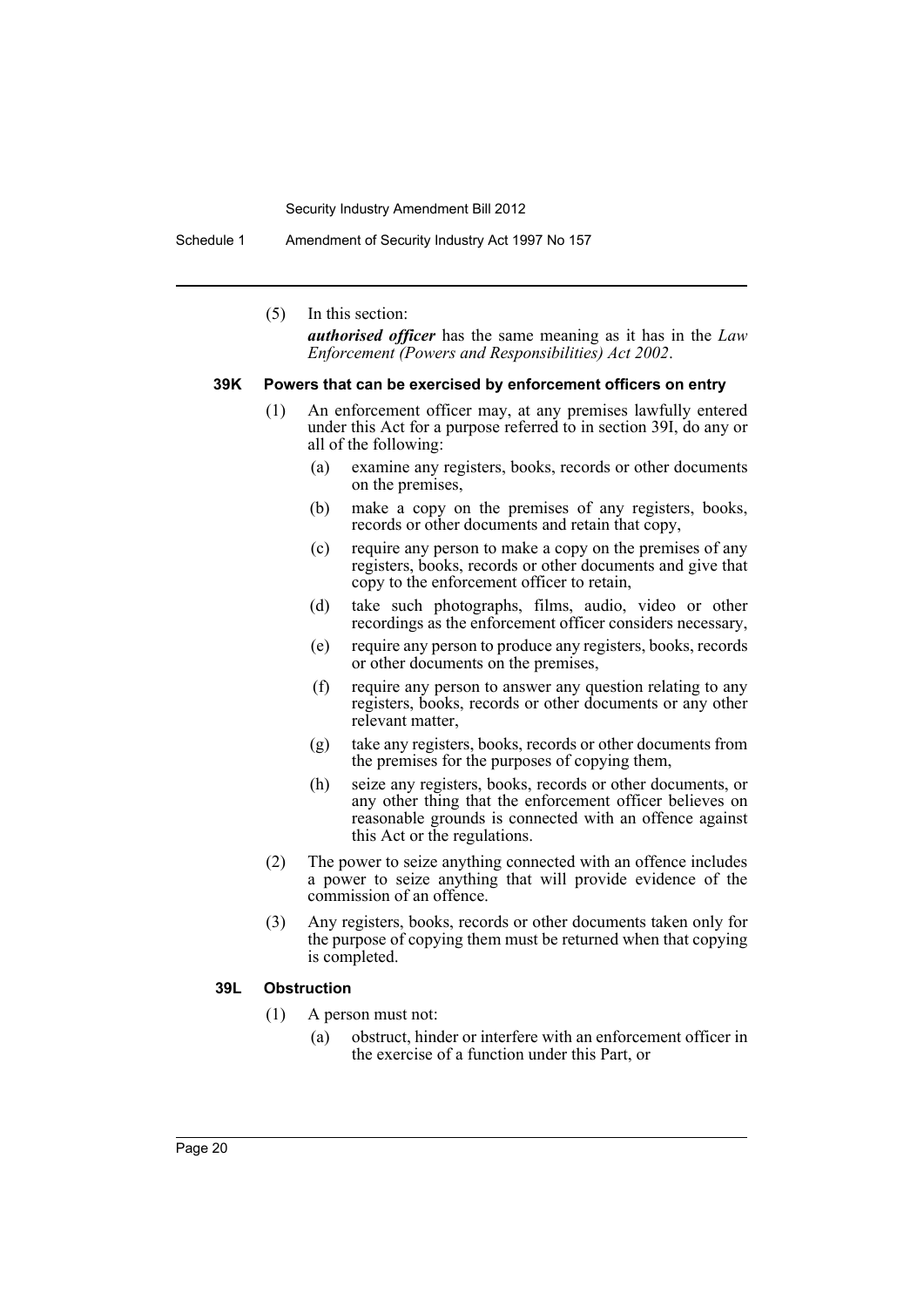Amendment of Security Industry Act 1997 No 157 Schedule 1

(b) fail, without reasonable excuse, to comply with any requirement made of the person by an enforcement officer in the exercise of a function under this Part.

Maximum penalty: 100 penalty units.

(2) A person is not guilty of an offence of failing to comply with a requirement made of the person by an enforcement officer unless the person was warned on that occasion that a failure to comply is an offence.

#### **39M Identification of certain enforcement officers**

- (1) Every enforcement officer, who is not a police officer, is to be provided with an identification card as an enforcement officer by the Commissioner.
- (2) In the course of exercising the functions of an enforcement officer under this Act, an enforcement officer who is not a police officer must, if requested to do so by any person affected by the exercise of any such function, produce to the person the officer's identification card.

## **Division 2 Power to obtain information or records**

## **39N Application of Division**

This Division applies whether or not a power of entry under this Part is being or has been exercised.

## **39O Requirement to provide information and records**

- (1) An enforcement officer may, by notice in writing given to a person, require the person to furnish to the officer such information or records (or both) as the officer requires by the notice for the following purposes:
	- (a) for determining whether there has been compliance with, or a contravention of, this Act or the regulations,
	- (b) generally for administering this Act.
- (2) A notice under this section must specify the manner in which information or records are required to be furnished and a reasonable time by which the information or records are required to be furnished.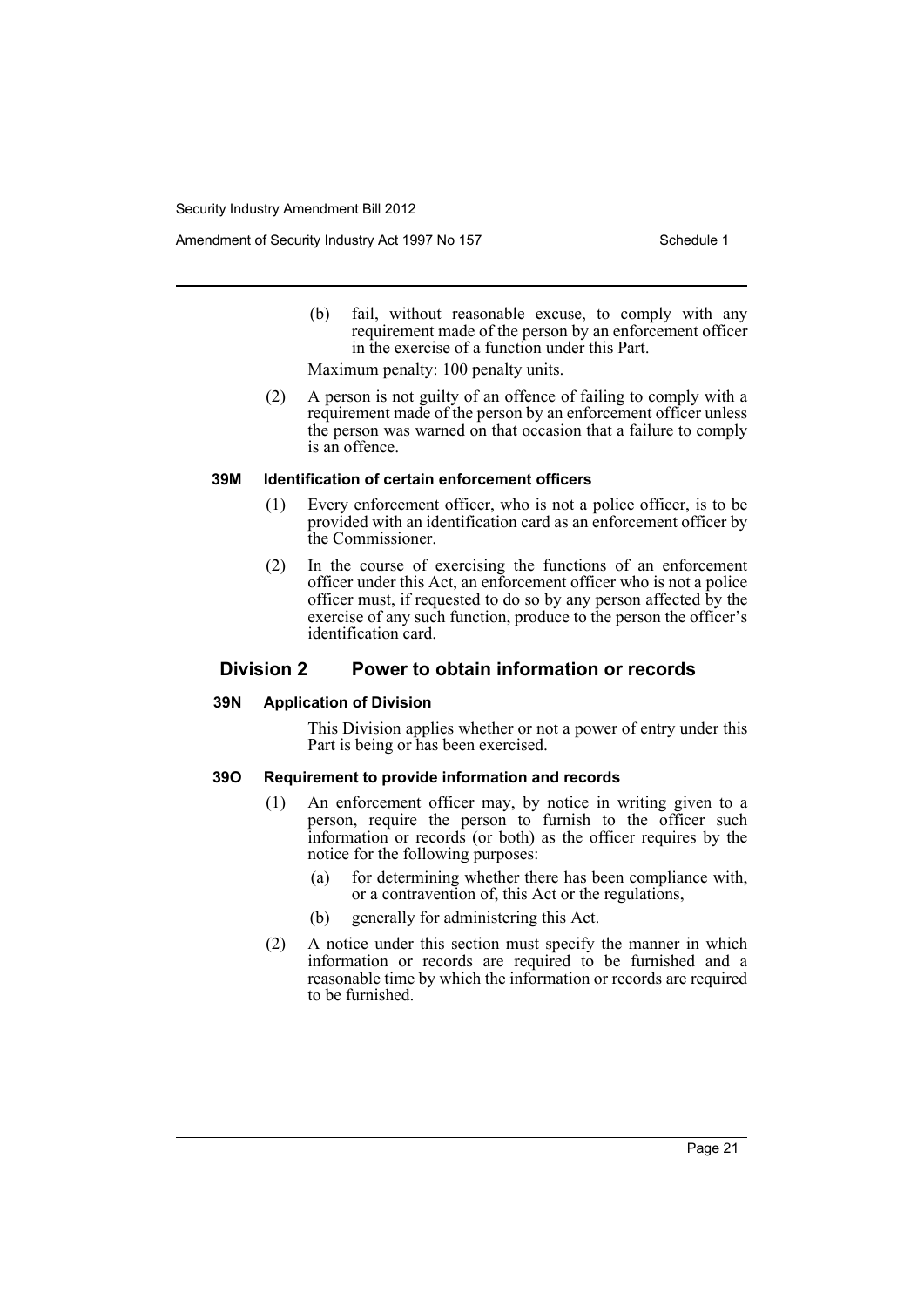Schedule 1 Amendment of Security Industry Act 1997 No 157

#### **39P Provisions relating to requirement under section 39O to furnish records**

- (1) A notice under section 39O may only require a person to furnish existing records that are in the person's possession or that are within the person's power to obtain lawfully.
- (2) The person to whom any record is furnished under section 39O may take copies of it.
- (3) If any record required to be furnished under section 39O is in electronic, mechanical or other form, the record must, unless the notice otherwise provides, be furnished in written form.

#### **39Q Power of enforcement officers to require answers and record evidence**

- (1) An enforcement officer may require a person whom the enforcement officer suspects on reasonable grounds to have knowledge of matters in respect of which information is reasonably required for a purpose referred to in section 39O to answer questions in relation to those matters.
- (2) The Commissioner may require a corporation to nominate a director or officer of the corporation who is authorised to represent the corporation for the purpose of answering questions under this section.
- (3) An enforcement officer may, by notice in writing, require a person to attend at a specified place and time to answer questions under this section if attendance at that place is reasonably required in order that the questions can be properly put and answered.
- (4) The place and time at which a person may be required to attend under subsection (3) is to be:
	- (a) a place or time nominated by the person, or
	- (b) if the place and time nominated is not reasonable in the circumstances or a place and time is not nominated by the person, a place and time nominated by the enforcement officer that is reasonable in the circumstances.
- (5) An enforcement officer may cause any questions and answers to questions given under this section to be recorded if the officer has informed the person who is to be questioned that the record is to be made.
- (6) A record may be made using sound recording apparatus or audio visual apparatus, or any other method determined by the enforcement officer.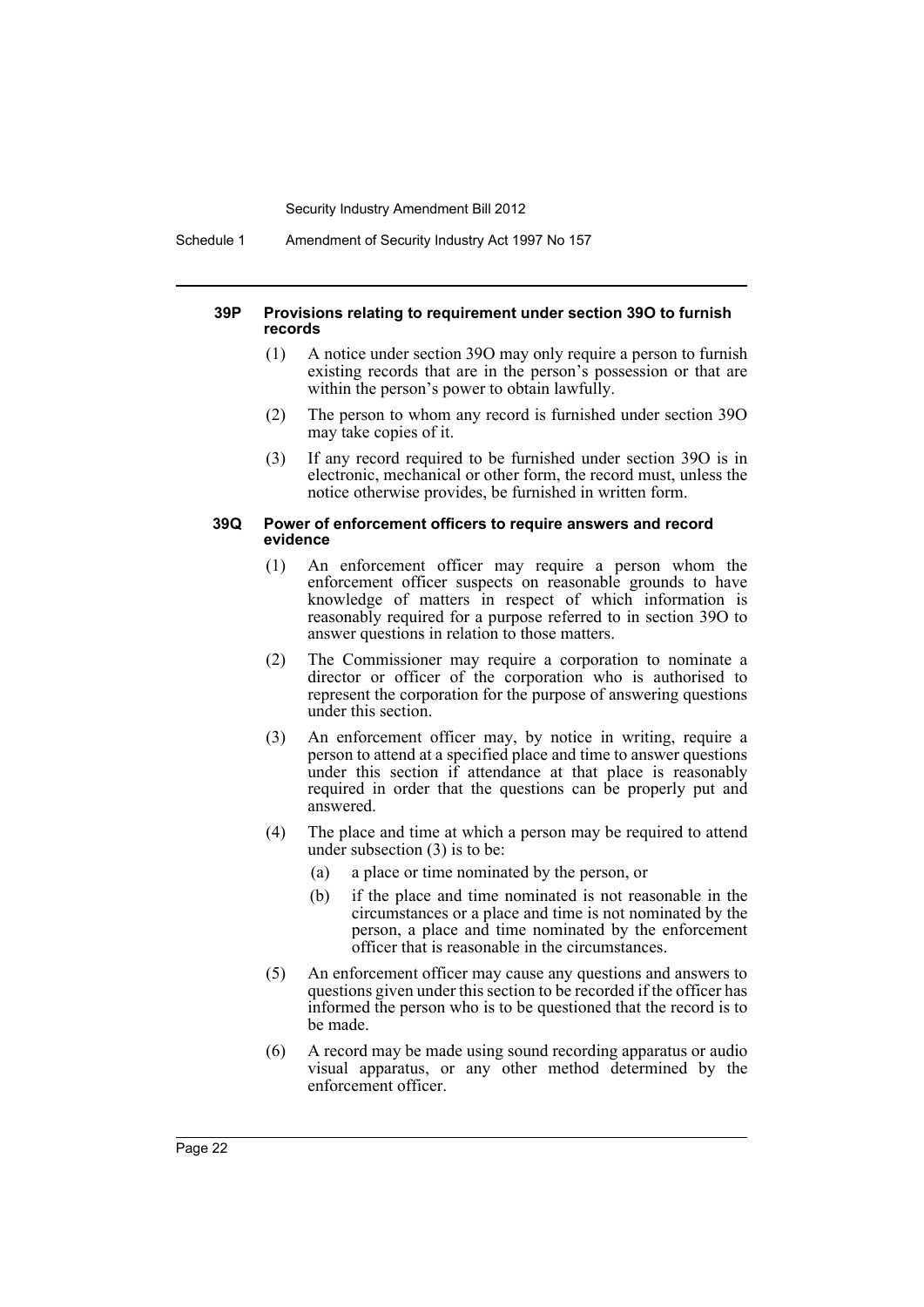Amendment of Security Industry Act 1997 No 157 Schedule 1

- (7) A copy of any such record must be provided by the enforcement officer to the person who is questioned as soon as practicable after it is made.
- (8) A record may be made under this section despite the provisions of any other law.

## **[74] Section 40A**

Insert after section 40:

## **40A Temporary excess provision of services permits**

- (1) A master licensee may apply to the Commissioner for the grant of a permit (a *temporary excess provision of services permit*) authorising the holder of the permit to provide more persons than the number of persons authorised by the master licence on any specified day or on each day within a period specified in the permit.
- (2) The application must be in the approved form and be accompanied by the fee and any information and particulars prescribed by the regulations.
- (3) The Commissioner may, after considering an application for a temporary excess provision of services permit:
	- (a) grant the permit, or
	- (b) refuse to grant the permit.
- (4) A permit is to be in the approved form.
- (5) A permit is subject to such conditions as may be imposed by the Commissioner (whether at the time the permit is granted or at any later time).
- (6) The Commissioner may revoke a permit if the holder contravenes any condition to which the permit is subject.

## **[75] Sections 42 and 42A**

Omit the sections.

# **[76] Section 43A Security Industry Council**

Omit the section.

## **[77] Section 47 Certificate and other evidence**

Omit section  $47(1)(c)$ .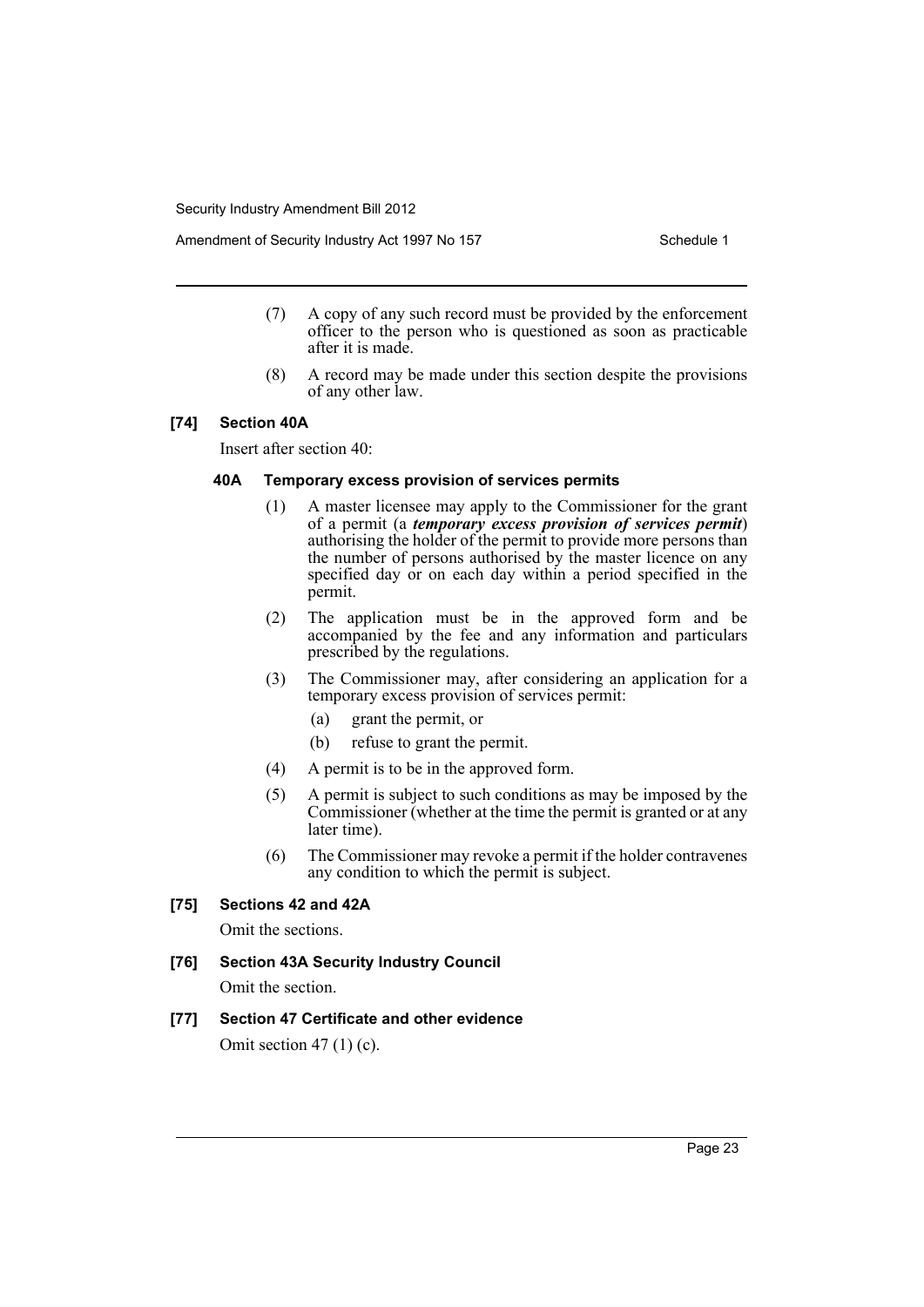Schedule 1 Amendment of Security Industry Act 1997 No 157

## **[78] Schedule 2 Savings and transitional provisions**

Insert at the end of clause 1 (1):

*Security Industry Amendment Act 2012*

## **[79] Schedule 2, Part 8**

Insert after Part 7:

## **Part 8 Provisions consequent on enactment of Security Industry Amendment Act 2012**

## **23 Definitions**

In this Part:

*amending Act* means the *Security Industry Amendment Act 2012*. *converted licence* means a licence that is taken by the operation of this Part to be a licence of a different class or subclass of licence.

#### **24 Conversion of certain existing subclasses of master licence to new subclasses of master licence**

On the commencement of this clause, a master licence that, immediately before the amendment made to section 10 (1) by the amending Act, was:

- (a) a class MB licence—is taken to be, and to have the authority conferred by, a class MC licence granted under this Act (as amended by the amending Act), and
- (b) a class MC licence—is taken to be, and to have the authority conferred by, a class MD licence granted under this Act (as amended by the amending Act), and
- (c) a class MD licence—is taken to be, and to have the authority conferred by, a class ME licence granted under this Act (as amended by the amending Act).

## **25 Conversion of existing class 1G licence to new class 1A licence**

On the commencement of this clause, a licence that was a class 1G licence immediately before the repeal of section 11 (1) (g) by the amending Act is taken to be, and to have the authority conferred by, a class 1A licence.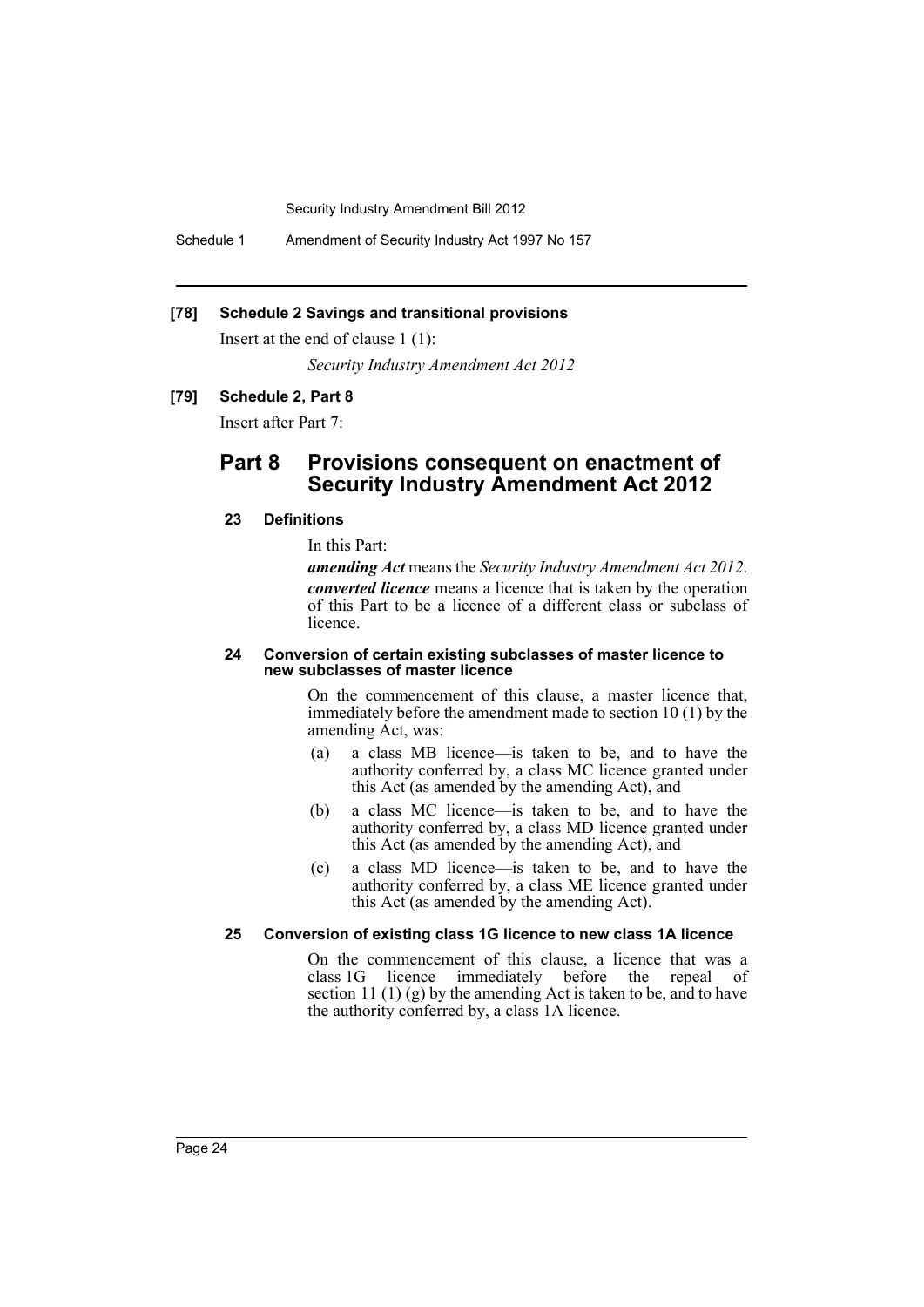Amendment of Security Industry Act 1997 No 157 Schedule 1

#### **26 Conversion of existing class 2E licence to class 2C licence**

On the commencement of this clause, a licence that was a class 2E licence immediately before the repeal of section 12 (1) (e) by the amending Act is taken to be, and to have the authority conferred by, a class 2C licence.

#### **27 Conversion of existing class 2F licence to class 2C licence**

On the commencement of this clause, a licence that was a class 2F licence immediately before the repeal of section 12 (1) (f) by the amending Act is taken to be, and to have the authority conferred by, a class 2C licence.

#### **28 Conversion of existing provisional licences to class 1 licences**

- (1) On the commencement of this clause, a licence that, immediately before the repeal of section 12A by the amending Act, was:
	- (a) a class P1A licence—is taken to be, and to have the authority conferred by, a class 1A licence granted under this Act, and
	- (b) a class P1B licence—is taken to be, and to have the authority conferred by, a class 1B licence granted under this Act, and
	- (c) a class P1C licence—is taken to be, and to have the authority conferred by, a class 1C licence granted under this Act, and
	- (d) a class P1D licence—is taken to be, and to have the authority conferred by, a class 1D licence granted under this Act, and
	- (e) a class P1E licence—is taken to be, and to have the authority conferred by, a class 1E licence granted under this Act, and
	- (f) a class P1F licence—is taken to be, and to have the authority conferred by, a class 1F licence granted under this Act, and
	- (g) a class P1G licence—is taken to be, and to have the authority conferred by, a class 1A licence granted under this Act.
- (2) The holder of a licence referred to in subclause (1) is taken to be a person who has not previously been authorised by a class 1 licence to carry on the security activity to which the licence relates and, accordingly, is subject to section 23E as inserted by the amending Act.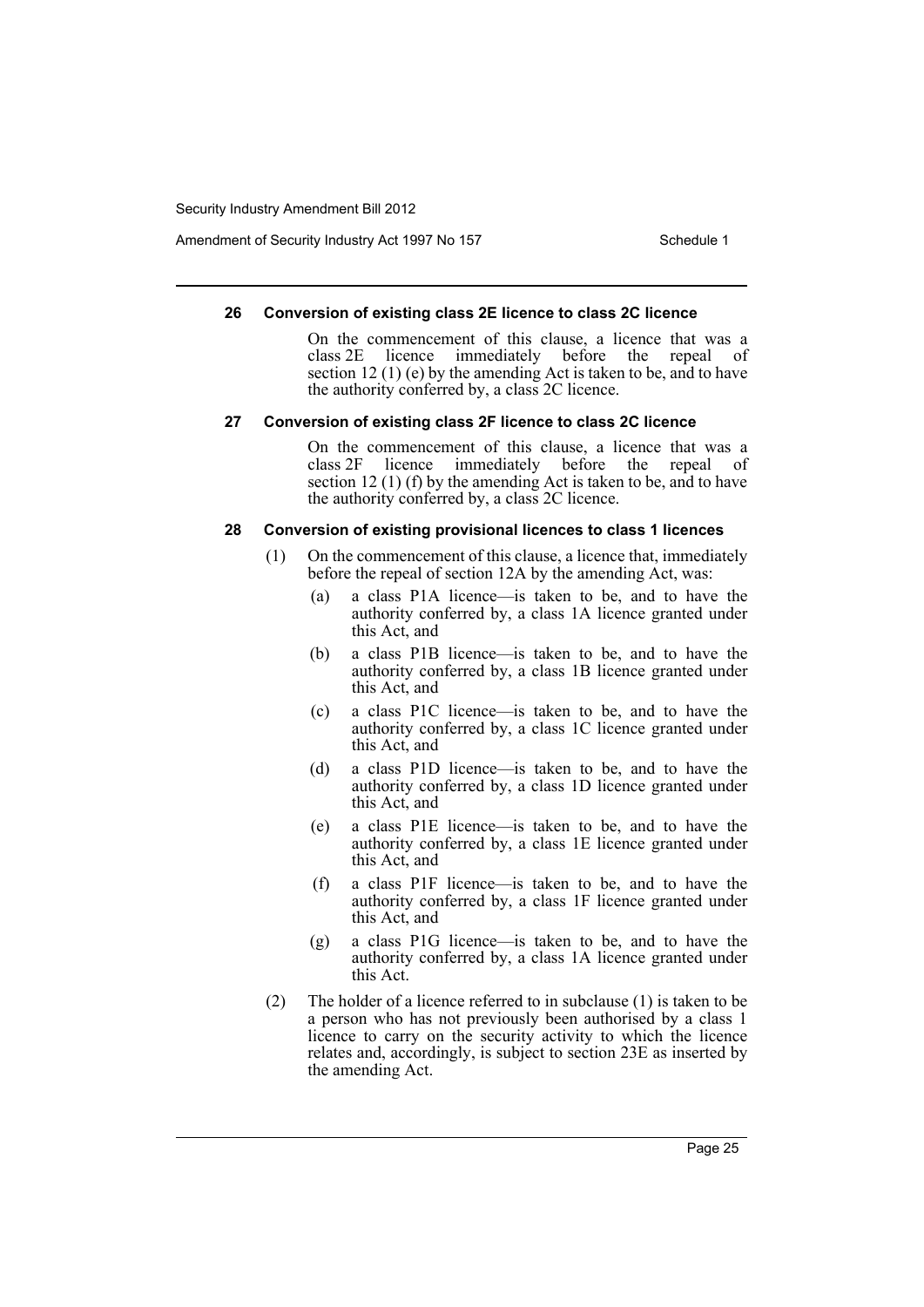Schedule 1 Amendment of Security Industry Act 1997 No 157

(3) The holder must comply with the conditions set out in section 23E within 12 months of the commencement of that section.

## **29 Duration of converted licence**

- (1) A licence converted by the operation of this Part to another class or subclass of licence remains in force (unless sooner surrendered, suspended or revoked) until the end of the period that it would have remained in force under section 24 but for the conversion.
- (2) The holder of a converted licence may renew the converted licence in accordance with section 17.

## **30 Form of converted licence**

- (1) Section 22 (2) (b), as inserted by the amending Act, does not apply to a converted licence.
- (2) The Commissioner may reissue any converted licence with such alterations or endorsements as the Commissioner considers appropriate having regard to the provisions and operation of the amending Act.

## **31 References to converted licences**

- (1) A reference in any Act (other than this Act) or statutory instrument, or in any other instrument, or in any contract or agreement, to a licence of a particular class or subclass of licence is to be construed as a reference to the class or subclass of the licence as converted by the operation of this Part.
- (2) The conditions to which a converted licence is subject are, subject to the regulations, taken to be conditions imposed by the Commissioner under this Act (as amended by the amending Act) applicable to the class or subclass of the licence on conversion and any such condition may be varied or revoked in accordance with this Act.

## **32 Proceedings for abolished offences relating to provisional licensees**

Any proceedings for an offence under a provision of this Act repealed by the amending Act that have been commenced but not finally determined before the repeal of the provision may continue to be dealt with as if the provision had not been repealed.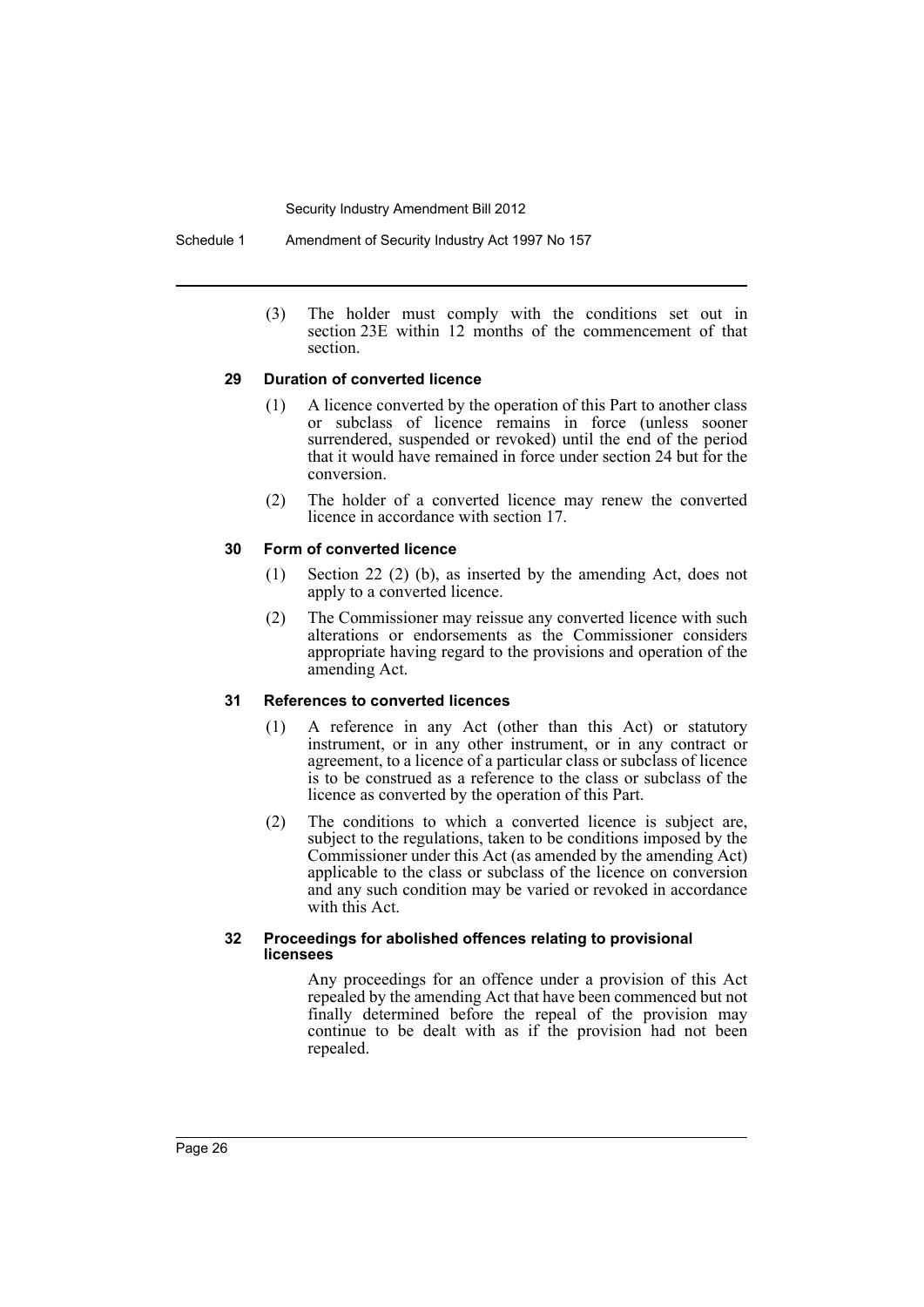Amendment of Security Industry Act 1997 No 157 Schedule 1

#### **33 Restriction on granting licence to applicant providing false or misleading information**

Section 15 (2C), as inserted by the amending Act, applies to applications that have been made but not yet determined by the Commissioner before the insertion of that subsection.

## **34 Investigation of licence applications—taking of palm prints**

Anything done or omitted to be done by the Commissioner that would have been validly done or omitted had the amendments made to section 18 of this Act by the amending Act been in force at the time that the thing was done or omitted, is taken to have been validly done or omitted.

#### **35 Licence renewals**

Section 17, as inserted by the amending Act, extends to licences granted before the insertion of that section.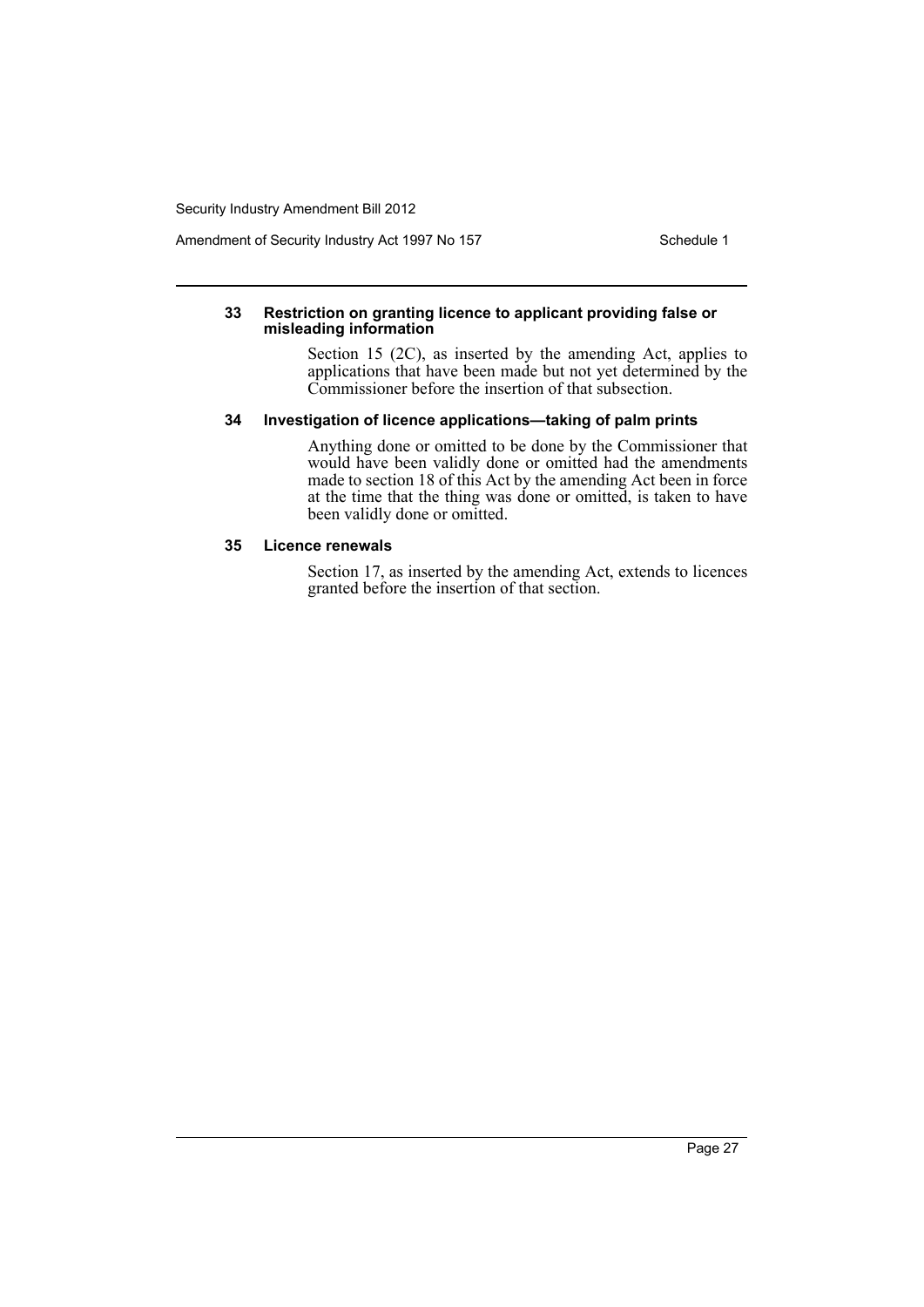## <span id="page-29-0"></span>**Schedule 2 Amendment of other legislation**

## **2.1 Firearms Act 1996 No 46**

#### **[1] Section 4 Definitions**

Insert in alphabetical order in section 4 (1):

*approved* means approved by the Commissioner from time to time.

*approved master licensee* means a holder of a master licence under the *Security Industry Act 1997* who provides uniformed armed security services and is approved by the Commissioner for the purposes of this definition.

*category H (business/employment) licence* means a category H licence that is issued for the purposes of business or employment.

*provisional pistol (business/employment) licence* means a category H (business/employment) licence of the kind referred to in section 16C.

## **[2] Section 6AA**

Insert after section 6:

#### **6AA Application of Commonwealth National Vocational Education and Training Regulator Act 2011**

(1) In this section:

*Commonwealth Act* means the *National Vocational Education and Training Regulator Act 2011* of the Commonwealth.

*State firearms regulation provisions* means the provisions of this Act and the regulations:

- (a) regulating organisations providing training, assessment or instruction in relation to possession or use of firearms, and
- (b) providing for the approval by or under this Act of training, assessment or instruction provided by organisations, and
- (c) providing for the exercise of investigative powers, sanctions and enforcement by or under this Act in relation to such matters.
- (2) The State firearms regulation provisions are declared to be an excluded matter for the purposes of section 10 of the Commonwealth Act in relation to section 9 (Immunity from State and Territory laws) of the Commonwealth Act to the extent only that that section prevents the application of the State firearms regulation provisions to an NVR registered training organisation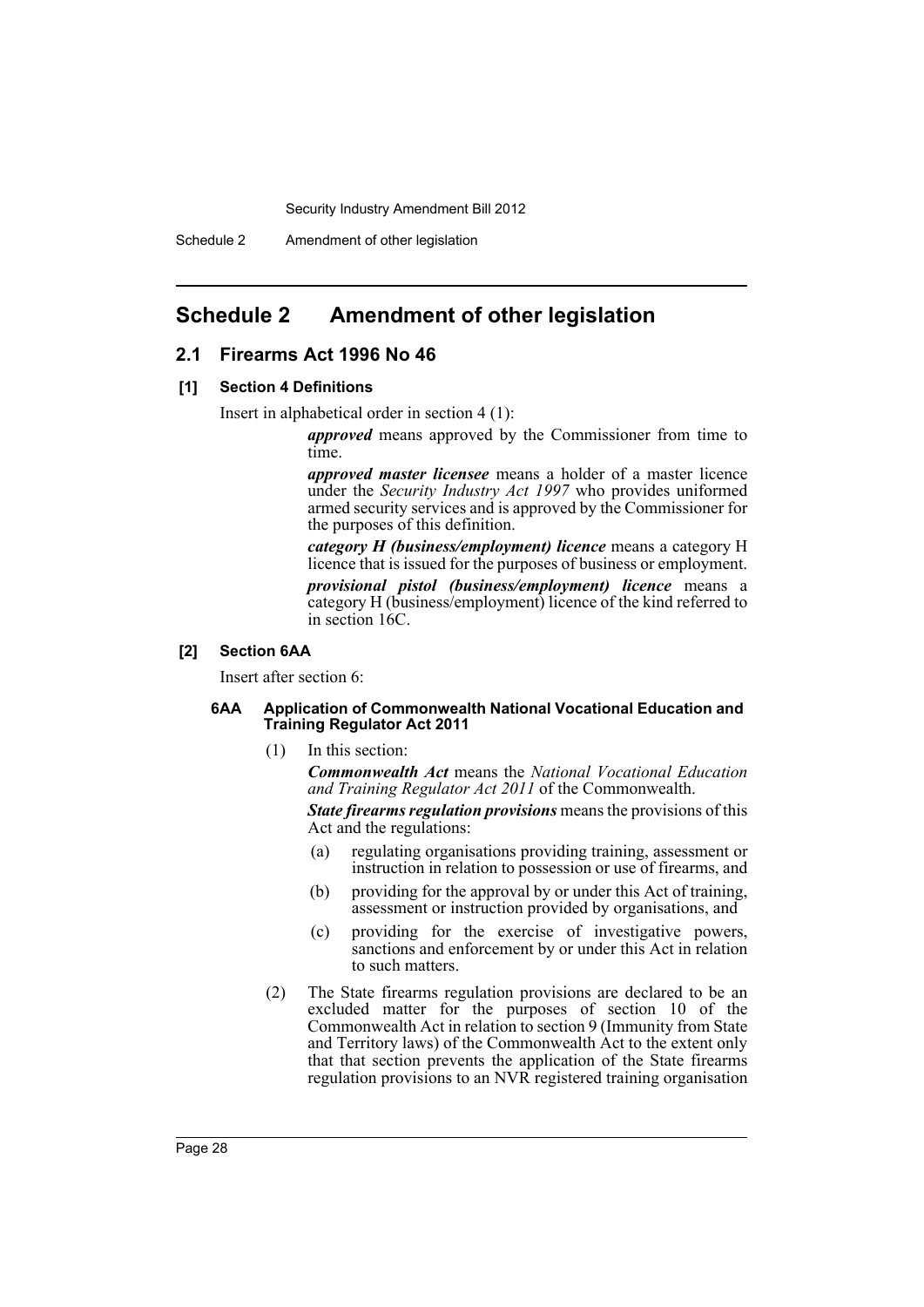Amendment of other legislation Schedule 2 and Schedule 2

(within the meaning of the Commonwealth Act) providing training, assessment or instruction in relation to the use and possession of firearms regulated by this Act.

(3) This section is taken to have had effect from 1 July 2011.

## **[3] Section 16 Category H licences—restrictions on issue**

Insert after section 16 (1):

(1A) For the purposes of subsection (1), *business or employment* includes work undertaken voluntarily but only with respect to the static guarding of approved premises.

## **[4] Section 16 (4) and (5)**

Insert after section 16 (3):

- (4) The Commissioner must not issue a category H (business/employment) licence (other than a provisional pistol (business/employment) licence) to a person who has never held such a licence unless:
	- (a) the person has previously been issued with a provisional pistol (business/employment) licence, and
	- (b) the provisional pistol (business/employment) licence has expired.
- (5) The Commissioner must not issue a provisional pistol (business/employment) licence to a person unless:
	- (a) the person indicates that he or she intends to be employed by an approved master licensee specified in the application for the licence for the term of the licence, and
	- (b) the approved master licensee has verified to the satisfaction of the Commissioner that the master licensee intends the employment to continue for the term of the licence.

## **[5] Section 16C**

Insert after section 16B:

## **16C Provisional pistol (business/employment) licences**

(1) A category H (business/employment) licence that is issued to a person who has never held such a licence is to be issued as a provisional pistol (business/employment) licence.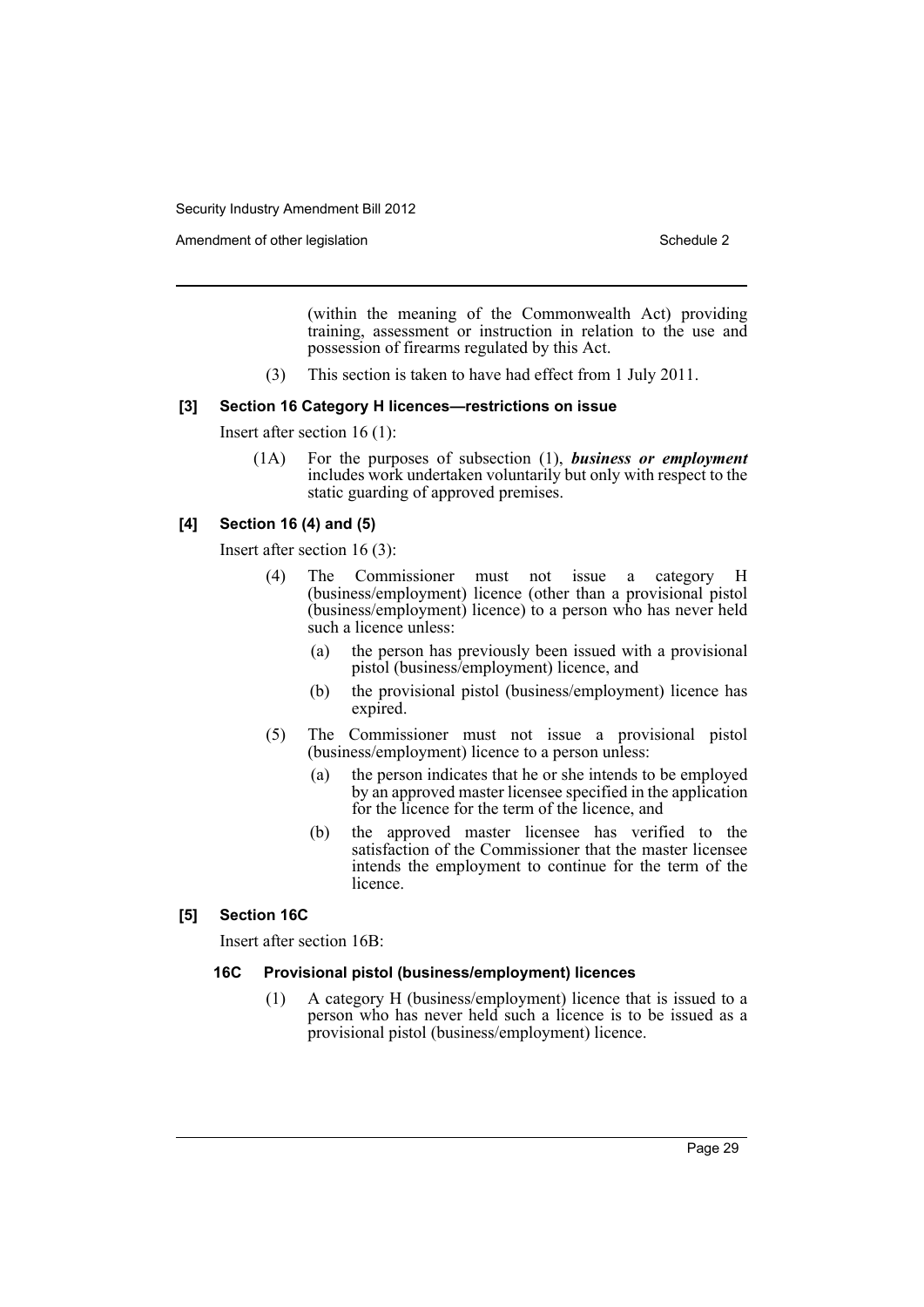- (2) Without limiting section 19, a provisional pistol (business/employment) licence is subject to the following conditions:
	- (a) the licensee must, before possessing or using a pistol, complete to the satisfaction of the Commissioner an approved firearms training course conducted by the employer,
	- (b) the licensee must, in addition to the training referred to in paragraph (a), complete:
		- (i) such further training within 3 months of being granted the licence as is determined by the Commissioner, and
		- (ii) such other training as may be required by the Commissioner during the term of the licence,
	- (c) the licensee must hold a class 1F licence issued under section 11 of the *Security Industry Act 1997*,
	- (d) for the first 6 months of the term of the licence, the licensee must not possess or use a pistol unless the licensee is under the direct supervision of a natural person who has continuously held, for a period of more than 12 months:
		- (i) a category H (business/employment) licence that is not a provisional pistol (business/employment) licence, and
		- (ii) a class 1F licence under the *Security Industry Act 1997*.

**Note.** The licence may also be subject to other conditions—see section 19.

- (3) The Commissioner must revoke a provisional pistol (business/employment) licence if the Commissioner is satisfied that the licensee has failed to comply with a condition under this section.
- (4) If the holder of a provisional pistol (business/employment) licence contravenes the condition referred to in subsection  $(2)$  (d), the person who is (at the time of the contravention) the master licensee who is the employer of the licensee is guilty of an offence.

Maximum penalty:

- (a) in the case of a corporation—200 penalty units, or
- (b) in the case of an individual—100 penalty units.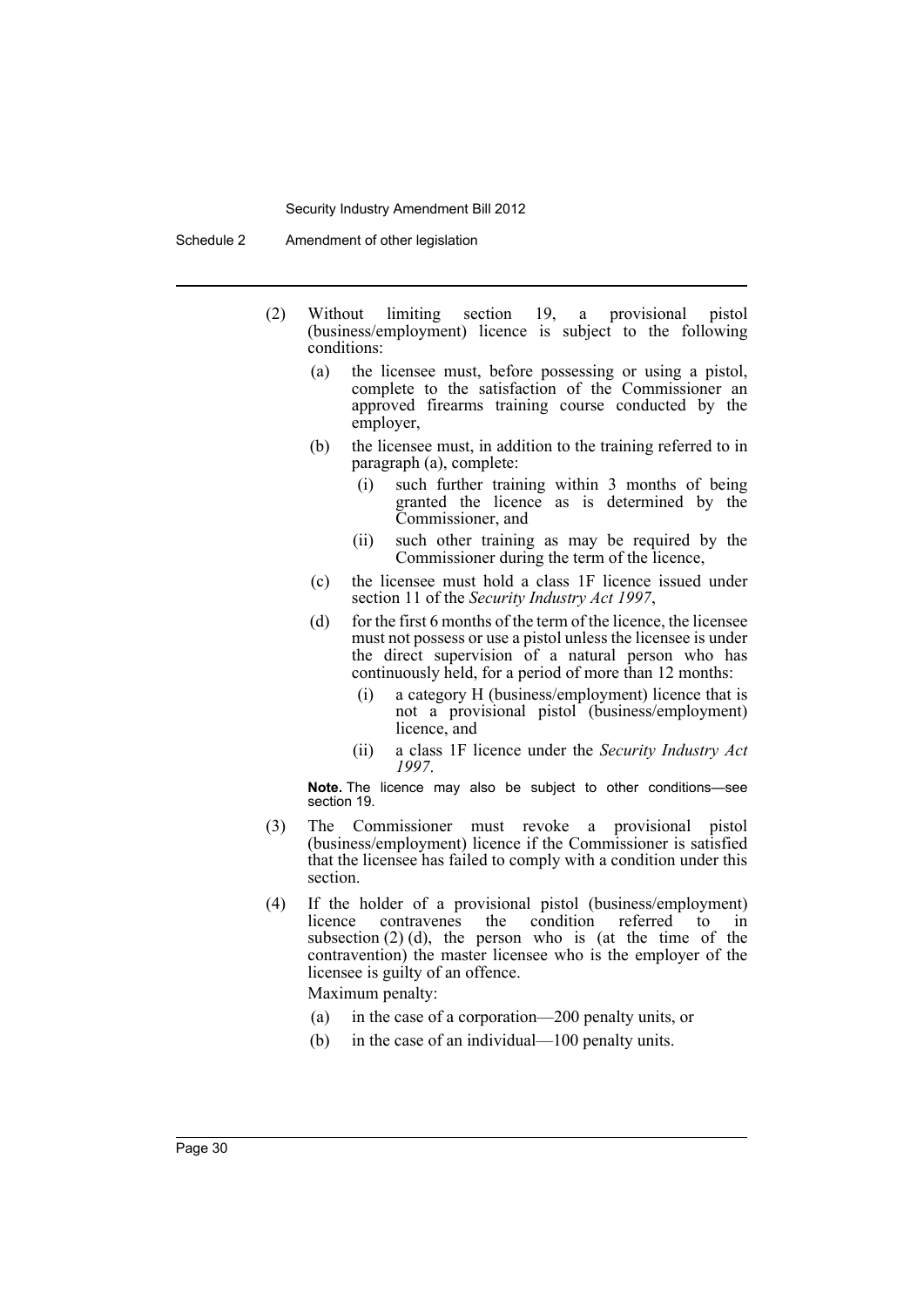Amendment of other legislation Schedule 2 and Schedule 2

## (5) If:

- (a) the holder of a provisional pistol (business/employment) licence applies for a category H (business/employment) licence before the term of the provisional pistol (business/employment) licence expires, and
- (b) the application has not been dealt with by the time the provisional pistol (business/employment) licence expires, the authority conferred by the provisional pistol (business/employment) licence continues until such time as the person is notified of the issue of, or refusal of, the category H (business/employment) licence.
- (6) A provisional pistol (business/employment) licence is automatically revoked if the licensee ceases to be employed during the term of the licence by the approved master licensee specified in the application for the licence as required by section 16 (5).

## **[6] Section 21 Term of licence**

Omit section 21 (3). Insert instead:

- (3) The following types of licence continue in force for a period of 12 months from the time the licence is issued unless the licence is sooner surrendered or revoked or otherwise ceases to be in force:
	- (a) provisional pistol (business/employment) licence,
	- (b) probationary pistol licence.

## **[7] Section 24 Revocation of licence**

Omit "P1F licence" wherever occurring in section 24 (1A). Insert instead "1F licence".

## **2.2 Firearms Regulation 2006**

**[1] Clause 3, definition of "security guard"**

Omit "or P1F".

## **[2] Clause 8 Term of licence**

Insert ", a provisional pistol (business/employment) licence" after "Act" in clause  $8(1)$ .

## **[3] Clause 83 Additional requirements relating to security guards** Omit "or P1F" from clause 83 (1) (b).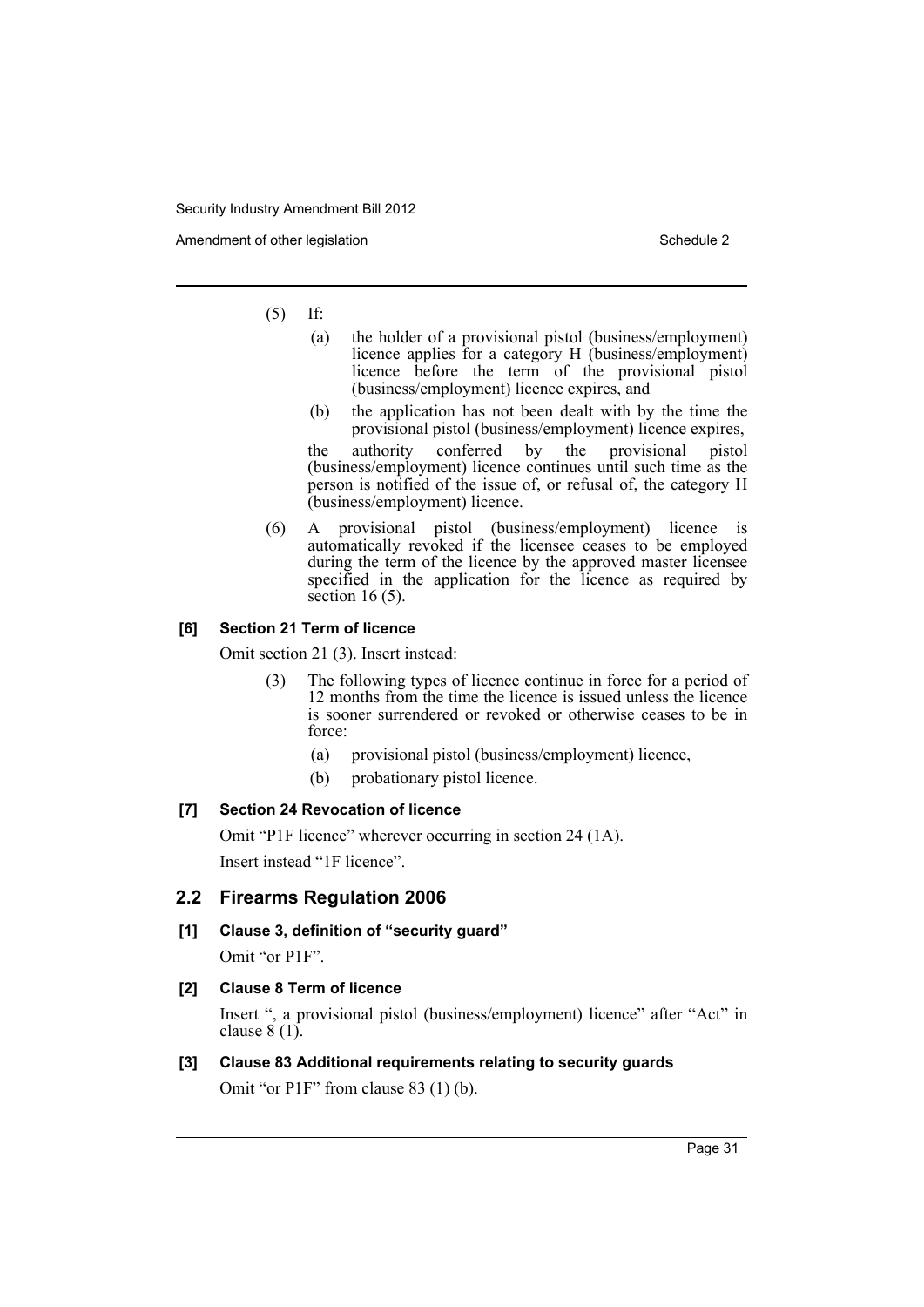## **2.3 Law Enforcement (Powers and Responsibilities) Act 2002 No 103**

## **Schedule 2 Search warrants under other Acts**

Omit "section 42" from the matter relating to the *Security Industry Act 1997*. Insert instead "Part 3B".

# **2.4 Weapons Prohibition Regulation 2009**

## **Schedule 1 Persons exempt from requirement for permit**

Omit ", 1F or P1F" from clause 3 (1) (i). Insert instead "or 1F".